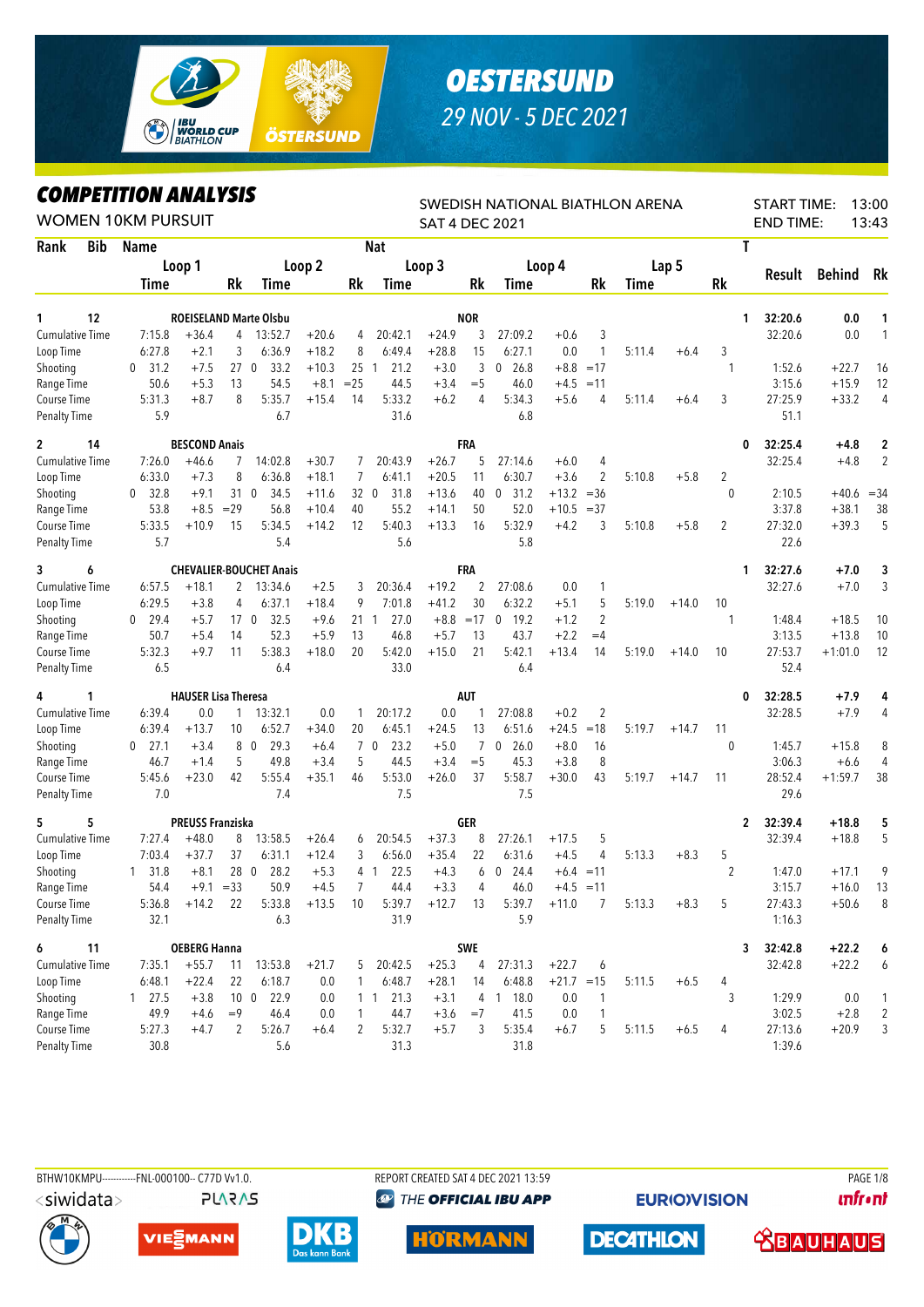| Bib<br>Rank            | <b>Name</b>                    |                           |                       |                                  |                           |                           | <b>Nat</b>               |                    |                |                               |                    |                  |        |         | T                    |                  |                    |                |
|------------------------|--------------------------------|---------------------------|-----------------------|----------------------------------|---------------------------|---------------------------|--------------------------|--------------------|----------------|-------------------------------|--------------------|------------------|--------|---------|----------------------|------------------|--------------------|----------------|
|                        |                                | Loop 1                    |                       |                                  | Loop 2                    |                           |                          | Loop 3             |                |                               | Loop 4             |                  |        | Lap 5   |                      | Result           | <b>Behind</b>      | Rk             |
|                        | <b>Time</b>                    |                           | Rk                    | <b>Time</b>                      |                           | Rk                        | Time                     |                    | Rk             | Time                          |                    | Rk               | Time   |         | Rk                   |                  |                    |                |
| 2<br>7                 |                                | <b>OEBERG Elvira</b>      |                       |                                  |                           |                           |                          |                    | <b>SWE</b>     |                               |                    |                  |        |         | 4                    | 32:44.5          | +23.9              | 7              |
| <b>Cumulative Time</b> | 7:04.8                         | $+25.4$                   | 3                     | 13:33.0                          | $+0.9$                    | 2                         | 20:47.9                  | $+30.7$            | 6              | 27:39.5                       | $+30.9$            | 7                |        |         |                      | 32:44.5          | $+23.9$            | $\overline{7}$ |
| Loop Time              | 6:51.8                         | $+26.1$<br>$+4.0$         | 29<br>11 <sub>0</sub> | 6:28.2<br>30.9                   | $+9.5$                    | $\overline{2}$<br>$=12$ 2 | 7:14.9                   | $+54.3$            | 38             | 6:51.6<br>28.2                | $+24.5$            | $=18$            | 5:05.0 | 0.0     | 1<br>4               |                  |                    |                |
| Shooting<br>Range Time | 27.7<br>$\mathbf{1}$<br>47.6   | $+2.3$                    | 7                     | 51.1                             | $+8.0$<br>$+4.7$          | 9                         | 25.6<br>46.1             | $+7.4$<br>$+5.0$   | 12<br>11       | 1<br>51.8                     | $+10.2$<br>$+10.3$ | 25<br>35         |        |         |                      | 1:52.5<br>3:16.6 | $+22.6$<br>$+16.9$ | 15<br>14       |
| Course Time            | 5:33.0                         | $+10.4$                   | 14                    | 5:30.5                           | $+10.2$                   | 4                         | 5:31.0                   | $+4.0$             | $\overline{2}$ | 5:29.4                        | $+0.7$             | $\overline{2}$   | 5:05.0 | 0.0     | 1                    | 27:08.9          | $+16.2$            | $\overline{2}$ |
| <b>Penalty Time</b>    | 31.2                           |                           |                       | 6.5                              |                           |                           | 57.7                     |                    |                | 30.4                          |                    |                  |        |         |                      | 2:05.9           |                    |                |
| 9<br>8                 |                                | <b>HERRMANN Denise</b>    |                       |                                  |                           |                           |                          |                    | GER            |                               |                    |                  |        |         | 2                    | 33:13.5          | $+52.9$            | 8              |
| <b>Cumulative Time</b> |                                | $8:13.0 +1:33.6$          | 27                    | 14:54.4                          | $+1:22.3$                 | 19                        | 21:23.5                  | $+1:06.3$          | 11             | 27:58.9                       | $+50.3$            | 10               |        |         |                      | 33:13.5          | $+52.9$            | 8              |
| Loop Time              |                                | $7:30.0 + 1:04.3$         | 53                    | 6:41.4                           | $+22.7$                   | 12                        | 6:29.1                   | $+8.5$             | 2              | 6:35.4                        | $+8.3$             | 6                | 5:14.6 | $+9.6$  | 7                    |                  |                    |                |
| Shooting<br>Range Time | 2 38.9<br>1:00.9               | $+15.2$<br>$+15.6$        | 50 0<br>56            | 36.4<br>55.7                     | $+13.5$<br>$+9.3$         | 42<br>33                  | 26.2<br>$\Omega$<br>47.8 | $+8.0$<br>$+6.7$   | 15<br>$=17$    | $\mathbf{0}$<br>27.0<br>46.8  | $+9.0$<br>$+5.3$   | 19<br>14         |        |         | $\overline{2}$       | 2:08.6<br>3:31.2 | $+38.7$<br>$+31.5$ | 31<br>31       |
| Course Time            | 5:30.8                         | $+8.2$                    | 5                     | 5:40.3                           | $+20.0$                   | 22                        | 5:35.2                   | $+8.2$             | 6              | 5:41.8                        | $+13.1$            | 13               | 5:14.6 | $+9.6$  | $\overline{7}$       | 27:42.7          | $+50.0$            | $\overline{7}$ |
| <b>Penalty Time</b>    | 58.2                           |                           |                       | 5.4                              |                           |                           | 6.0                      |                    |                | 6.8                           |                    |                  |        |         |                      | 1:16.4           |                    |                |
| 9<br>15                |                                | <b>HAECKI Lena</b>        |                       |                                  |                           |                           |                          |                    | SUI            |                               |                    |                  |        |         | 1                    | 33:18.2          | $+57.6$            | 9              |
| <b>Cumulative Time</b> | 7:18.7                         | $+39.3$                   | 5                     | 14:26.7                          | $+54.6$                   | 12                        | 20:59.7                  | $+42.5$            | 9              | 27:48.4                       | $+39.8$            | 8                |        |         |                      | 33:18.2          | $+57.6$            | 9              |
| Loop Time              | 6:25.7                         | 0.0                       | 1                     | 7:08.0                           | $+49.3$                   | 34                        | 6:33.0                   | $+12.4$            | 4              | 6:48.7                        | $+21.6$            | 14               | 5:29.8 | $+24.8$ | 29                   |                  |                    |                |
| Shooting<br>Range Time | 24.4<br>0<br>45.3              | $+0.7$<br>0.0             | $= 2 \quad 1$<br>$=1$ | 30.2<br>51.0                     | $+7.3$<br>$+4.6$          | $= 9 \ 0$<br>8            | 24.1<br>44.7             | $+5.9$<br>$+3.6$   | 11<br>$=7$     | 21.2<br>0<br>42.2             | $+3.2$<br>$+0.7$   | 3<br>3           |        |         | 1                    | 1:40.0<br>3:03.2 | $+10.1$<br>$+3.5$  | 3<br>3         |
| Course Time            | 5:34.2                         | $+11.6$                   | 17                    | 5:43.6                           | $+23.3$                   | 28                        | 5:42.1                   | $+15.1$            | $= 22$         | 6:00.1                        | $+31.4$            | 46               | 5:29.8 | $+24.8$ | 29                   | 28:29.8          | $+1:37.1$          | 31             |
| <b>Penalty Time</b>    | 6.2                            |                           |                       | 33.4                             |                           |                           | 6.2                      |                    |                | 6.3                           |                    |                  |        |         |                      | 52.2             |                    |                |
| 4<br>10                |                                | <b>ALIMBEKAVA Dzinara</b> |                       |                                  |                           |                           |                          |                    | <b>BLR</b>     |                               |                    |                  |        |         | 3                    | 33:19.3          | $+58.7$            | 10             |
| <b>Cumulative Time</b> |                                | $7:47.1 + 1:07.7$         | 18                    | 14:24.3                          | $+52.2$                   | 10                        | 20:53.8                  | +36.6              | 7              | 27:54.0                       | $+45.4$            | 9                |        |         |                      | 33:19.3          | $+58.7$            | 10             |
| Loop Time              | 7:26.1                         | $+1:00.4$                 | 51                    | 6:37.2                           | $+18.5$                   | 10                        | 6:29.5                   | $+8.9$             | 3              | 7:00.2                        | $+33.1$            | 21               | 5:25.3 | $+20.3$ | 18                   |                  |                    |                |
| Shooting<br>Range Time | 2 28.4<br>51.5                 | $+4.7$<br>$+6.2$          | $=13$ 0<br>19         | 33.4<br>54.5                     | $+10.5$<br>$+8.1$         | $= 27$ 0<br>$= 25$        | 28.5<br>49.8             | $+10.3$<br>$+8.7$  | 23<br>25       | 25.3<br>-1<br>48.0            | $+7.3$<br>$+6.5$   | 14<br>19         |        |         | 3                    | 1:55.7<br>3:23.8 | $+25.8$<br>$+24.1$ | 19<br>19       |
| Course Time            | 5:35.7                         | $+13.1$                   | 21                    | 5:37.0                           | $+16.7 = 16$              |                           | 5:33.3                   | $+6.3$             | 5              | 5:40.9                        | $+12.2$            | $=9$             | 5:25.3 | $+20.3$ | 18                   | 27:52.2          | $+59.5$            | 10             |
| <b>Penalty Time</b>    | 58.8                           |                           |                       | 5.6                              |                           |                           | 6.3                      |                    |                | 31.3                          |                    |                  |        |         |                      | 1:42.1           |                    |                |
| 3<br>11                |                                | <b>SOLA Hanna</b>         |                       |                                  |                           |                           |                          |                    | <b>BLR</b>     |                               |                    |                  |        |         | 4                    | 33:26.7          | $+1:06.1$          | 11             |
| <b>Cumulative Time</b> | 7:29.8                         | $+50.4$                   | 9                     | 14:25.4                          | $+53.3$                   | 11                        | 21:01.0                  | $+43.8$            | 10             | 28:03.3                       | $+54.7$            | 11               |        |         |                      | 33:26.7          | $+1:06.1$          | 11             |
| Loop Time              | 7:15.8                         | $+50.1$                   | 47<br>$= 2 \quad 1$   | 6:55.6                           | $+36.9$                   | 24                        | 6:35.6<br>27.3           | $+15.0$            | 7              | 7:02.3                        | $+35.2$            | 23<br>$=7$       | 5:23.4 | $+18.4$ | 14                   |                  |                    |                |
| Shooting<br>Range Time | $\mathbf{2}$<br>24.4<br>45.7   | $+0.7$<br>$+0.4$          | 3                     | 30.2<br>51.5                     | $+7.3$<br>$+5.1$          | $= 9 \ 0$<br>10           | 47.0                     | $+9.1$<br>$+5.9$   | 20<br>14       | 23.6<br>1<br>45.8             | $+5.6$<br>$+4.3$   | 10               |        |         | 4                    | 1:45.6<br>3:10.0 | $+15.7$<br>$+10.3$ | 7<br>6         |
| Course Time            | 5:32.4                         | $+9.8 = 12$               |                       | 5:30.9                           | $+10.6$                   | 5                         | 5:42.5                   | $+15.5$            | 25             | 5:43.4                        | $+14.7$            | 15               | 5:23.4 | $+18.4$ | 14                   | 27:52.6          | $+59.9$            | 11             |
| <b>Penalty Time</b>    | 57.6                           |                           |                       | 33.2                             |                           |                           | 6.0                      |                    |                | 33.1                          |                    |                  |        |         |                      | 2:10.0           |                    |                |
| 17<br>12               |                                |                           |                       | <b>BRAISAZ-BOUCHET Justine</b>   |                           |                           |                          |                    | FRA            |                               |                    |                  |        |         | 5                    | 33:40.3          | $+1:19.7$          | 12             |
| Cumulative Time        |                                | $7:39.9 +1:00.5$          | 15                    |                                  | $15:16.8 + 1:44.7$        | 24                        |                          | $21:37.4 +1:20.2$  | 15             |                               | $28:26.2 +1:17.6$  | 13               |        |         |                      | 33:40.3          | $+1:19.7$          | 12             |
| Loop Time<br>Shooting  | 6:43.9<br>$1 \quad 33.1$       | $+18.2$<br>$+9.4$         | 16<br>33 <sup>3</sup> | 32.7                             | $7:36.9 +1:18.2$          | 49<br>$+9.8$ =22 0        | 6:20.6<br>27.0           | 0.0                | 1              | 6:48.8<br>$+8.8 = 17$ 1 30.9  | $+21.7$<br>$+12.9$ | $=15$<br>33      | 5:14.1 | $+9.1$  | 6<br>5               | 2:03.9           | $+34.0$            | 24             |
| Range Time             | 51.9                           | $+6.6$                    | 20                    | 55.2                             | $+8.8$                    | 30                        | 48.3                     | $+7.2$             | 19             | 50.5                          |                    | $+9.0 = 28$      |        |         |                      | 3:25.9           | $+26.2$            | 24             |
| Course Time            | 5:22.6                         | 0.0                       | $\mathbf{1}$          | 5:20.3                           | 0.0                       | $\mathbf{1}$              | 5:27.0                   | 0.0                | $\mathbf{1}$   | 5:28.7                        | 0.0                | 1                | 5:14.1 | $+9.1$  | 6                    | 26:52.7          | 0.0                | $\overline{1}$ |
| <b>Penalty Time</b>    | 29.4                           |                           |                       | 1:21.3                           |                           |                           | 5.3                      |                    |                | 29.6                          |                    |                  |        |         |                      | 2:25.7           |                    |                |
| 16<br>13               |                                | <b>WIERER Dorothea</b>    |                       |                                  |                           |                           |                          |                    | <b>ITA</b>     |                               |                    |                  |        |         | $\mathbf{2}$         | 33:43.8          | $+1:23.2$          | - 13           |
| <b>Cumulative Time</b> | 7:21.8                         | $+42.4$                   | 6                     | 14:28.9                          | $+56.8$                   | 13                        |                          | $21:28.7 +1:11.5$  | 12             |                               | $28:09.0 +1:00.4$  | 12               |        |         |                      | 33:43.8          | $+1:23.2$          | 13             |
| Loop Time<br>Shooting  | 6:26.8<br>25.6<br>$\mathbf{0}$ | $+1.1$<br>$+1.9$          | 2                     | 7:07.1<br>5 <sub>1</sub><br>31.1 | $+48.4$                   | 33<br>$+8.2 = 16$ 1       | 6:59.8<br>23.9           | $+39.2$<br>$+5.7$  | 27<br>10       | 6:40.3<br>$\mathbf 0$<br>24.1 | $+13.2$<br>$+6.1$  | 9<br>10          | 5:34.8 | $+29.8$ | 37<br>$\overline{2}$ | 1:44.9           | $+15.0$            | 4              |
| Range Time             | 46.4                           | $+1.1$                    | 4                     | 53.8                             |                           | $+7.4 = 19$               | 45.0                     | $+3.9$             | 9              | 45.7                          | $+4.2$             | 9                |        |         |                      | 3:10.9           | $+11.2$            | 8              |
| Course Time            | 5:34.7                         | $+12.1$                   | 18                    | 5:41.5                           | $+21.2$                   | 24                        | 5:43.3                   | $+16.3$            | 26             | 5:48.7                        | $+20.0$            | 28               | 5:34.8 | $+29.8$ | 37                   | 28:23.0          | $+1:30.3$          | 26             |
| <b>Penalty Time</b>    | 5.7                            |                           |                       | 31.7                             |                           |                           | 31.5                     |                    |                | 5.9                           |                    |                  |        |         |                      | 1:14.9           |                    |                |
| 19<br>14               |                                | <b>DZHIMA Yuliia</b>      |                       |                                  |                           |                           |                          |                    | <b>UKR</b>     |                               |                    |                  |        |         | 2                    | 33:53.5          | $+1:32.9$          | - 14           |
| <b>Cumulative Time</b> |                                | $8:06.9 +1:27.5$          | 26                    |                                  | $15:19.7 + 1:47.6$        | 28                        |                          | $21:54.0 + 1:36.8$ | 20             |                               | $28:31.6 +1:23.0$  | 15               |        |         |                      | 33:53.5          | $+1:32.9$          | -14            |
| Loop Time              | 7:06.9                         | $+41.2$<br>$+19.4$        | 39<br>57 1            | 7:12.8<br>33.4                   | $+54.1$<br>$+10.5 = 27$ 0 | 35                        | 6:34.3<br>30.0           | $+13.7$<br>$+11.8$ | 6<br>32        | 6:37.6<br>$0\quad 26.8$       | $+10.5$            | 7<br>$+8.8 = 17$ | 5:21.9 | $+16.9$ | 12<br>2              | 2:13.5           | $+43.6$            |                |
| Shooting<br>Range Time | 143.1<br>53.8                  | $+8.5 = 29$               |                       | 54.6                             | $+8.2 = 27$               |                           | 47.8                     | $+6.7 = 17$        |                | 47.4                          | $+5.9 = 17$        |                  |        |         |                      | 3:23.6           | $+23.9$            | 40<br>18       |
| Course Time            | 5:40.6                         | $+18.0 = 28$              |                       | 5:45.6                           | $+25.3$                   | 33                        | 5:40.5                   | $+13.5 = 17$       |                | 5:44.2                        | $+15.5$            | 18               | 5:21.9 | $+16.9$ | 12                   | 28:12.8          | $+1:20.1$          | 21             |
| <b>Penalty Time</b>    | 32.5                           |                           |                       | 32.5                             |                           |                           | 5.9                      |                    |                | 6.0                           |                    |                  |        |         |                      | 1:17.1           |                    |                |
|                        |                                |                           |                       |                                  |                           |                           |                          |                    |                |                               |                    |                  |        |         |                      |                  |                    |                |

**PLARAS** 

BTHW10KMPU-----------FNL-000100-- C77D W1.0. REPORT CREATED SAT 4 DEC 2021 13:59 PAGE 2021 13:59 **<sup>***<sup>3</sup>THE OFFICIAL IBU APP*</sup>

**EURIOVISION** 

**unfront** 











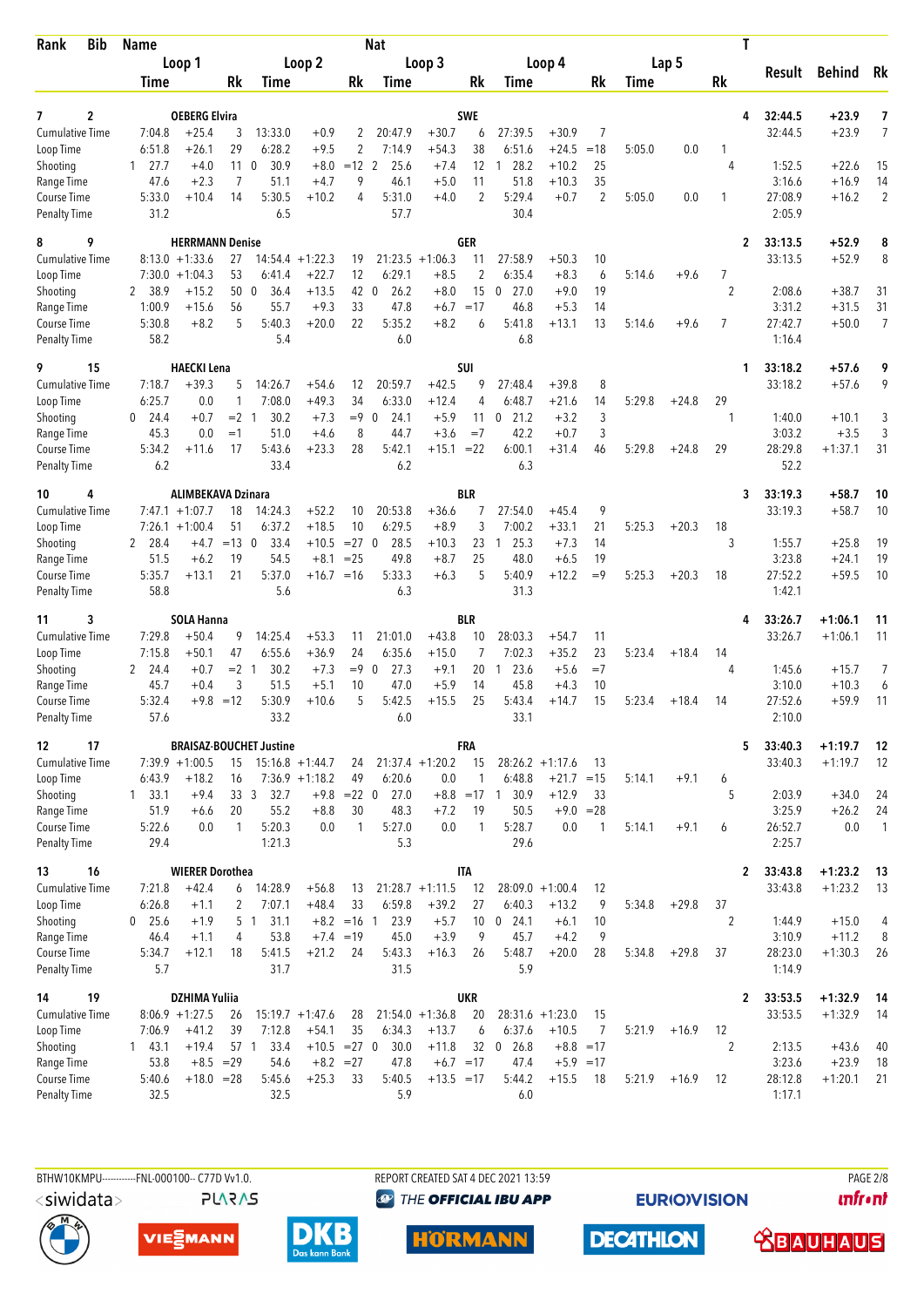| <b>Bib</b><br>Rank                  | <b>Name</b>         |                                        |                 |                                   |                               |             | <b>Nat</b>             |                                |                |                     |                               |             |             |              |         | Τ |                    |                        |              |
|-------------------------------------|---------------------|----------------------------------------|-----------------|-----------------------------------|-------------------------------|-------------|------------------------|--------------------------------|----------------|---------------------|-------------------------------|-------------|-------------|--------------|---------|---|--------------------|------------------------|--------------|
|                                     |                     | Loop 1                                 |                 |                                   | Loop 2                        |             |                        | Loop 3                         |                |                     | Loop 4                        |             |             | Lap 5        |         |   | Result             | <b>Behind</b>          | Rk           |
|                                     | Time                |                                        | Rk              | <b>Time</b>                       |                               | Rk          | Time                   |                                | Rk             | Time                |                               | Rk          | <b>Time</b> |              | Rk      |   |                    |                        |              |
| 35<br>15                            |                     |                                        |                 | <b>TANDREVOLD Ingrid Landmark</b> |                               |             |                        |                                | <b>NOR</b>     |                     |                               |             |             |              |         | 1 | 33:59.7            | $+1:39.1$              | 15           |
| <b>Cumulative Time</b>              |                     | $7:55.9 +1:16.5$                       | 19              |                                   | $15:02.1 + 1:30.0$            | 22          |                        | $21:44.1 + 1:26.9$             | 17             | 28:30.4             | $+1:21.8$                     | 14          |             |              |         |   | 33:59.7            | $+1:39.1$              | 15           |
| Loop Time                           | 6:31.9              | $+6.2$                                 | $=$ 5           | 7:06.2                            | $+47.5$                       | 32          | 6:42.0                 | $+21.4$                        | 12             | 6:46.3              | $+19.2$                       | 12          | 5:29.3      | $+24.3$      | 25      |   |                    |                        |              |
| Shooting                            | 34.1<br>0           | $+10.4$                                | 35              | 37.0<br>-1                        | $+14.1$                       | 45          | $\mathbf{0}$<br>34.0   | $+15.8$                        | 47             | 33.3<br>0           | $+15.3$                       | 46          |             |              | 1       |   | 2:18.6             | $+48.7$                | 44           |
| Range Time                          | 54.2                | $+8.9$                                 | 32              | 58.4                              | $+12.0$                       | 45          | 55.4                   | $+14.3$                        | $= 52$         | 54.6                | $+13.1$                       | 48          |             |              |         |   | 3:42.6             | $+42.9$                | 45           |
| Course Time<br><b>Penalty Time</b>  | 5:32.0<br>5.7       | $+9.4$                                 | 9               | 5:36.3<br>31.5                    | $+16.0$                       | 15          | 5:40.7<br>5.9          | $+13.7$                        | 19             | 5:45.6<br>6.0       | $+16.9$                       | 21          | 5:29.3      | $+24.3$      | 25      |   | 28:03.9<br>49.1    | $+1:11.2$              | 16           |
| 18<br>16                            |                     | <b>DAVIDOVA Marketa</b>                |                 |                                   |                               |             |                        |                                | <b>CZE</b>     |                     |                               |             |             |              |         | 3 | 34:02.1            | $+1:41.5$              | 16           |
| <b>Cumulative Time</b>              | 7:31.8              | $+52.4$                                | 10              | 14:31.0                           | $+58.9$                       | 14          | 21:32.3                | $+1:15.1$                      | 13             | 28:36.1             | $+1:27.5$                     | 16          |             |              |         |   | 34:02.1            | $+1:41.5$              | 16           |
| Loop Time                           | 6:32.8<br>34.2<br>0 | $+7.1$<br>$+10.5$                      | 7<br>$= 36$     | 6:59.2<br>35.2<br>$\mathbf{1}$    | $+40.5$<br>$+12.3$            | 27<br>$=36$ | 7:01.3<br>33.5<br>-1   | $+40.7$<br>$+15.3$             | 28<br>43       | 7:03.8<br>33.1<br>1 | $+36.7$<br>$+15.1$            | 24<br>$=44$ | 5:26.0      | $+21.0$      | 19<br>3 |   | 2:16.2             | $+46.3$                | 42           |
| Shooting<br>Range Time              | 55.7                | $+10.4$                                | 40              | 56.9                              | $+10.5$                       | 41          | 52.8                   | $+11.7$                        | $= 37$         | 53.0                | $+11.5$                       | $=43$       |             |              |         |   | 3:38.4             | $+38.7$                | 40           |
| Course Time                         | 5:31.2              | $+8.6$                                 | $=6$            | 5:31.0                            | $+10.7$                       | 6           | 5:36.4                 | $+9.4$                         | 10             | 5:39.2              | $+10.5$                       | 6           | 5:26.0      | $+21.0$      | 19      |   | 27:43.8            | $+51.1$                | 9            |
| <b>Penalty Time</b>                 | 5.8                 |                                        |                 | 31.2                              |                               |             | 32.0                   |                                |                | 31.5                |                               |             |             |              |         |   | 1:40.8             |                        |              |
| 29<br>17                            |                     | <b>NIGMATULLINA Uliana</b>             |                 |                                   |                               |             |                        |                                | RUS            |                     |                               |             |             |              |         | 1 | 34:04.0            | $+1:43.4$              | 17           |
| <b>Cumulative Time</b><br>Loop Time | 6:47.7              | $8:03.7 +1:24.3$<br>$+22.0$            | 22<br>21        | 6:55.7                            | $14:59.4 + 1:27.3$<br>$+37.0$ | 21<br>25    | 22:04.7<br>7:05.3      | $+1:47.5$<br>$+44.7$           | 24<br>32       | 28:48.1<br>6:43.4   | $+1:39.5$<br>$+16.3$          | 17<br>10    | 5:15.9      | $+10.9$      | 9       |   | 34:04.0            | $+1:43.4$              | 17           |
| Shooting                            | 0<br>34.7           | $+11.0$                                | 42              | 45.6<br>0                         | $+22.7$                       | 57          | 35.3<br>$\overline{1}$ | $+17.1$                        | 52             | 29.9<br>0           | $+11.9$                       | 30          |             |              | 1       |   | 2:25.6             | $+55.7$                | 50           |
| Range Time                          | 53.6                | $+8.3$                                 | 28              | 1:02.8                            | $+16.4$                       | 56          | 51.0                   | $+9.9$                         | 29             | 47.2                | $+5.7$                        | 16          |             |              |         |   | 3:34.6             | $+34.9$                | 33           |
| Course Time                         | 5:47.1              | $+24.5$                                | 46              | 5:47.1                            | $+26.8$                       | 35          | 5:42.3                 | $+15.3$                        | 24             | 5:50.4              | $+21.7$                       | $=31$       | 5:15.9      | $+10.9$      | 9       |   | 28:22.8            | $+1:30.1$              | 25           |
| <b>Penalty Time</b>                 | 6.9                 |                                        |                 | 5.7                               |                               |             | 31.9                   |                                |                | 5.8                 |                               |             |             |              |         |   | 50.5               |                        |              |
| 22<br>18                            |                     | <b>BRORSSON Mona</b>                   |                 |                                   |                               |             |                        |                                | <b>SWE</b>     |                     |                               |             |             |              |         | 3 | 34:10.8            | $+1:50.2$              | 18           |
| <b>Cumulative Time</b><br>Loop Time | 7:37.9<br>6:31.9    | $+58.5$<br>$+6.2$                      | 14<br>$=$ 5     | 14:09.5<br>6:31.6                 | $+37.4$<br>$+12.9$            | 8<br>4      | 8:00.9                 | $22:10.4 +1:53.2$<br>$+1:40.3$ | 26<br>55       | 28:48.3<br>6:37.9   | $+1:39.7$<br>$+10.8$          | 18<br>8     | 5:22.5      | $+17.5$      | 13      |   | 34:10.8            | $+1:50.2$              | 18           |
| Shooting                            | 38.0<br>0           | $+14.3$                                | $=47$ 0         | 31.0                              | $+8.1$                        | 15          | 3<br>29.2              | $+11.0$                        | $=26$          | 24.8<br>$\mathbf 0$ | $+6.8$                        | 13          |             |              | 3       |   | 2:03.1             | $+33.2$                | 23           |
| Range Time                          | 51.1                | $+5.8$                                 | $=15$           | 52.9                              | $+6.5$                        | 16          | 52.8                   | $+11.7$                        | $= 37$         | 44.8                | $+3.3$                        | 6           |             |              |         |   | 3:21.6             | $+21.9$                | 15           |
| Course Time                         | 5:35.3              | $+12.7$                                | 19              | 5:33.0                            | $+12.7$                       | 8           | 5:42.1                 | $+15.1 = 22$                   |                | 5:47.3              | $+18.6$                       | 25          | 5:22.5      | $+17.5$      | 13      |   | 28:00.2            | $+1:07.5$              | 15           |
| <b>Penalty Time</b>                 | 5.4                 |                                        |                 | 5.6                               |                               |             | 1:25.9                 |                                |                | 5.8                 |                               |             |             |              |         |   | 1:42.9             |                        |              |
| 30<br>19                            |                     | <b>LIE Lotte</b>                       |                 |                                   |                               |             |                        |                                | BEL            |                     |                               |             |             |              |         | 1 | 34:21.2            | $+2:00.6$              | 19           |
| Cumulative Time<br>Loop Time        | 6:46.1              | $8:04.1 + 1:24.7$<br>$+20.4$           | 23<br>19        | 6:48.1                            | $14:52.2 + 1:20.1$<br>$+29.4$ | 17<br>16    | 6:40.8                 | $21:33.0 +1:15.8$<br>$+20.2$   | 14<br>10       | 28:51.7<br>7:18.7   | $+1:43.1$<br>$+51.6$          | 19<br>34    | 5:29.5      | $+24.5$      | 26      |   | 34:21.2            | $+2:00.6$              | 19           |
| Shooting                            | 25.5<br>0           | $+1.8$                                 | 4               | $\mathbf{0}$<br>35.2              | $+12.3$                       | $=36$ 0     | 29.3                   | $+11.1$                        | $= 28$         | 25.8<br>1           | $+7.8$                        | 15          |             |              | 1       |   | 1:56.0             | $+26.1$                | 20           |
| Range Time                          | 57.1                | $+11.8$                                | 46              | 54.3                              | $+7.9$                        | 24          | 49.0                   | $+7.9$                         | 23             | 48.2                | $+6.7$                        | $= 20$      |             |              |         |   | 3:28.6             | $+28.9$                | 26           |
| Course Time                         | 5:43.1              | $+20.5$                                | 37              | 5:48.0                            | $+27.7$                       | 37          | 5:45.7                 | $+18.7$                        | 29             | 5:57.3              | $+28.6$                       | 42          | 5:29.5      | $+24.5$      | 26      |   | 28:43.6            | $+1:50.9$              | 34           |
| <b>Penalty Time</b>                 | 5.8                 |                                        |                 | 5.7                               |                               |             | 6.1                    |                                |                | 33.2                |                               |             |             |              |         |   | 51.0               |                        |              |
| 13<br>20<br><b>Cumulative Time</b>  |                     | VITTOZZI Lisa                          |                 |                                   |                               |             |                        | $21:51.1 + 1:33.9$             | <b>ITA</b>     |                     |                               |             |             |              |         | 4 | 34:21.4<br>34:21.4 | $+2:00.8$<br>$+2:00.8$ | 20           |
| Loop Time                           |                     | $8:33.1 + 1:53.7$<br>$7:44.1 + 1:18.4$ | 35<br>56        | 6:44.1                            | $15:17.2 + 1:45.1$<br>$+25.4$ | 26<br>13    | 6:33.9                 | $+13.3$                        | 18<br>5        | 7:01.7              | $28:52.8 + 1:44.2$<br>$+34.6$ | 20<br>22    | 5:28.6      | $+23.6$      | 22      |   |                    |                        | 20           |
| Shooting                            | 3 23.7              | 0.0                                    |                 | 25.0<br>10                        | $+2.1$                        |             | $2\quad0$<br>22.2      | $+4.0$                         | 5              | 123.6               | $+5.6$                        | $=7$        |             |              | 4       |   | 1:34.6             | $+4.7$                 | 2            |
| Range Time                          | 45.3                | 0.0                                    | $=1$            | 48.7                              | $+2.3$                        | 3           | 42.0                   | $+0.9$                         | $\overline{2}$ | 43.7                | $+2.2$                        | $=4$        |             |              |         |   | 2:59.7             | 0.0                    | $\mathbf{1}$ |
| Course Time                         | 5:37.1              | $+14.5$                                | 23              | 5:48.7                            | $+28.4 = 38$                  |             | 5:46.3                 | $+19.3$                        | 30             | 5:45.9              | $+17.2$                       | 22          | 5:28.6      | $+23.6$      | 22      |   | 28:26.6            | $+1:33.9$              | 28           |
| <b>Penalty Time</b>                 | 1:21.6              |                                        |                 | 6.6                               |                               |             | 5.5                    |                                |                | 32.1                |                               |             |             |              |         |   | 2:06.0             |                        |              |
| 31<br>21                            |                     |                                        |                 | <b>KALKENBERG Emilie Aagheim</b>  |                               |             |                        |                                | <b>NOR</b>     |                     |                               |             |             |              |         | 1 | 34:25.4            | $+2:04.8$              | 21           |
| Cumulative Time<br>Loop Time        | 6:45.5              | $8:04.5 +1:25.1$<br>$+19.8$            | 25<br>18        | 6:49.5                            | $14:54.0 + 1:21.9$<br>$+30.8$ | 18<br>17    | 7:14.1                 | $22:08.1 + 1:50.9$<br>$+53.5$  | 25<br>36       | 6:47.6              | $28:55.7 + 1:47.1$<br>$+20.5$ | 22<br>13    | 5:29.7      | $+24.7$      | 28      |   | 34:25.4            | $+2:04.8$              | 21           |
| Shooting                            | $0$ 29.5            | $+5.8$                                 | 18 <sub>0</sub> | 37.1                              | $+14.2$                       | 46 1        | 30.3                   | $+12.1$                        | 34             | $0$ 28.8            | $+10.8$                       | 26          |             |              | 1       |   | 2:05.9             | $+36.0$                | 28           |
| Range Time                          | 53.0                | $+7.7 = 24$                            |                 | 56.7                              | $+10.3$                       | 39          | 51.5                   | $+10.4$                        | 33             | 48.2                | $+6.7 = 20$                   |             |             |              |         |   | 3:29.4             | $+29.7$                | 27           |
| Course Time                         | 5:45.5              | $+22.9$                                | 41              | 5:46.8                            | $+26.5$                       | 34          | 5:49.3                 | $+22.3$                        | 35             | 5:53.5              | $+24.8$                       | 36          | 5:29.7      | $+24.7$      | 28      |   | 28:44.8            | $+1:52.1$              | 35           |
| <b>Penalty Time</b>                 | 7.0                 |                                        |                 | 5.9                               |                               |             | 33.2                   |                                |                | 5.9                 |                               |             |             |              |         |   | 52.2               |                        |              |
| 34<br>22                            |                     | JISLOVA Jessica                        |                 |                                   |                               |             |                        |                                | <b>CZE</b>     |                     |                               |             |             |              |         | 1 | 34:30.4            | $+2:09.8$              | 22           |
| <b>Cumulative Time</b><br>Loop Time | 6:41.3              | $8:04.3 +1:24.9$<br>$+15.6$            | 24<br>14        | 6:46.5                            | $14:50.8 + 1:18.7$<br>$+27.8$ | 16<br>15    | 7:07.0                 | $21:57.8 + 1:40.6$<br>$+46.4$  | 22<br>33       | 6:55.3              | $28:53.1 + 1:44.5$<br>$+28.2$ | 21<br>20    | 5:37.3      | $+32.3 = 40$ |         |   | 34:30.4            | $+2:09.8$              | 22           |
| Shooting                            | 0 32.0              | $+8.3$                                 | 290             | 35.5                              | $+12.6 = 39$ 1                |             | 30.1                   | $+11.9$                        | 33             | $0$ 27.1            | $+9.1$                        | $=20$       |             |              | 1       |   | 2:04.9             | $+35.0$                | 27           |
| Range Time                          | 53.8                |                                        | $+8.5 = 29$     | 55.3                              | $+8.9$                        | 31          | 50.9                   | $+9.8$                         | 28             | 49.8                | $+8.3$                        | 25          |             |              |         |   | 3:29.8             | $+30.1$                | 28           |
| Course Time                         | 5:40.5              | $+17.9$                                | 27              | 5:45.1                            | $+24.8$                       | 32          | 5:43.8                 | $+16.8$                        | 27             | 5:59.3              | $+30.6$                       | 44          | 5:37.3      | $+32.3 = 40$ |         |   | 28:46.0            | $+1:53.3$              | 36           |
| <b>Penalty Time</b>                 | 7.0                 |                                        |                 | 6.1                               |                               |             | 32.3                   |                                |                | 6.2                 |                               |             |             |              |         |   | 51.7               |                        |              |

BTHW10KMPU-----------FNL-000100-- C77D Vv1.0. <siwidata> **PLARAS**  REPORT CREATED SAT 4 DEC 2021 13:59 **<sup>***<sup>3</sup>THE OFFICIAL IBU APP*</sup>

**EURIOVISION** 

**PAGE 3/8 unfront** 







**DECATHLON HORMANN** 

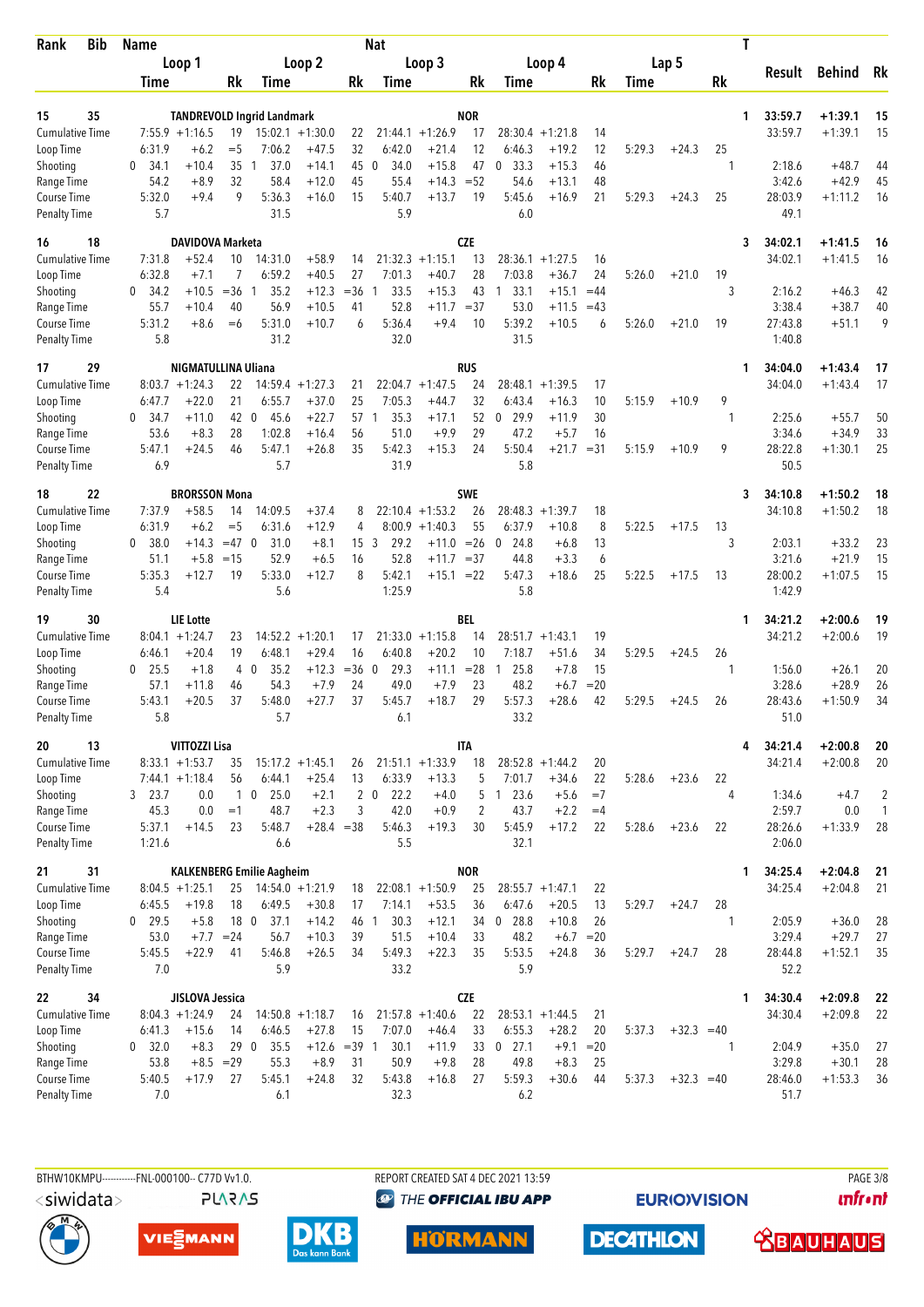| <b>Bib</b><br>Rank                        | <b>Name</b>       |                                           |                 |                                  |                                 |                  | <b>Nat</b>                     |                               |                  |                        |                              |              |        |         | T              |                    |                        |          |
|-------------------------------------------|-------------------|-------------------------------------------|-----------------|----------------------------------|---------------------------------|------------------|--------------------------------|-------------------------------|------------------|------------------------|------------------------------|--------------|--------|---------|----------------|--------------------|------------------------|----------|
|                                           |                   | Loop 1                                    |                 |                                  | Loop 2                          |                  |                                | Loop 3                        |                  |                        | Loop 4                       |              |        | Lap 5   |                | Result             | <b>Behind</b>          | Rk       |
|                                           | Time              |                                           | Rk              | Time                             |                                 | Rk               | Time                           |                               | Rk               | Time                   |                              | Rk           | Time   |         | Rk             |                    |                        |          |
| 37<br>23                                  |                   | <b>MAEDA Sari</b>                         |                 |                                  |                                 |                  |                                |                               | JPN              |                        |                              |              |        |         | $\overline{2}$ | 34:41.2            | $+2:20.6$              | 23       |
| <b>Cumulative Time</b>                    | $8:35.3 +1:55.9$  |                                           | 37              |                                  | $15:21.1 + 1:49.0$              | 31               | 22:01.8                        | $+1:44.6$                     | 23               | 29:16.6                | $+2:08.0$                    | 24           |        |         |                | 34:41.2            | $+2:20.6$              | 23       |
| Loop Time                                 | 7:08.3            | $+42.6$                                   | 42              | 6:45.8                           | $+27.1$                         | 14               | 6:40.7                         | $+20.1$                       | 9                | 7:14.8                 | $+47.7$                      | 32           | 5:24.6 | $+19.6$ | 17             |                    |                        |          |
| Shooting                                  | 33.0<br>1         | $+9.3$                                    | 32              | 36.9<br>$\mathbf{0}$             | $+14.0$                         | 44               | 34.9<br>0                      | $+16.7$                       | $=50$            | 45.6<br>1              | $+27.6$                      | 58           |        |         | 2              | 2:30.6             | $+1:00.7$              | 54       |
| Range Time                                | 57.6              | $+12.3$                                   | 48              | 56.6                             | $+10.2$                         | 38<br>26         | 54.8                           | $+13.7$                       | 48               | 52.6                   | $+11.1$                      | 42           |        |         |                | 3:41.6<br>28:15.6  | $+41.9$                | 43<br>22 |
| <b>Course Time</b><br><b>Penalty Time</b> | 5:37.9<br>32.7    | $+15.3$                                   | 26              | 5:42.5<br>6.7                    | $+22.2$                         |                  | 5:40.2<br>5.6                  | $+13.2$                       | 15               | 5:50.4<br>31.7         | $+21.7$                      | $=31$        | 5:24.6 | $+19.6$ | 17             | 1:16.9             | $+1:22.9$              |          |
| 20<br>24                                  |                   | <b>MIRONOVA Svetlana</b>                  |                 |                                  |                                 |                  |                                |                               | <b>RUS</b>       |                        |                              |              |        |         |                | 34:43.5            | $+2:22.9$              | 24       |
| Cumulative Time                           | $7:44.2 + 1:04.8$ |                                           | 17              | 14:16.6                          | $+44.5$                         | 9                |                                | $21:39.2 +1:22.0$             | 16               | 29:14.8                | $+2:06.2$                    | 23           |        |         |                | 34:43.5            | $+2:22.9$              | 24       |
| Loop Time                                 | 6:41.2            | $+15.5$                                   | $=12$<br>55     | 6:32.4<br>$\overline{0}$<br>31.1 | $+13.7$<br>$+8.2$               | 5<br>$=16$ 2     | 7:22.6<br>26.3                 | $+1:02.0$                     | 41               | 7:35.6<br>2<br>31.0    | $+1:08.5$                    | 46<br>$= 34$ | 5:28.7 | $+23.7$ | 23<br>4        | 2:10.2             | $+40.3$                |          |
| Shooting<br>Range Time                    | $0$ 41.7<br>53.4  | $+18.0$<br>$+8.1$                         | 27              | 53.8                             | $+7.4$                          | $=19$            | 48.4                           | $+8.1$<br>$+7.3$              | 16<br>20         | 49.6                   | +13.0<br>$+8.1$              | 24           |        |         |                | 3:25.2             | $+25.5$                | 33<br>21 |
| Course Time                               | 5:42.2            | $+19.6$                                   | 35              | 5:32.9                           | $+12.6$                         | 7                | 5:36.0                         | $+9.0$                        | 9                | 5:46.8                 | $+18.1$                      | 23           | 5:28.7 | $+23.7$ | 23             | 28:06.6            | $+1:13.9$              | 18       |
| <b>Penalty Time</b>                       | 5.6               |                                           |                 | 5.7                              |                                 |                  | 58.2                           |                               |                  | 59.1                   |                              |              |        |         |                | 2:08.6             |                        |          |
| 25<br>48                                  |                   | <b>SIMON Julia</b>                        |                 |                                  |                                 |                  |                                |                               | FRA              |                        |                              |              |        |         |                | 34:45.7            | $+2:25.1$              | 25       |
| <b>Cumulative Time</b><br>Loop Time       | 8:38.6<br>6:50.6  | $+1:59.2$<br>$+24.9$                      | 39<br>26        | 7:28.5                           | $16:07.1 + 2:35.0$<br>$+1:09.8$ | 45<br>45         | 6:51.3                         | $22:58.4 +2:41.2$<br>$+30.7$  | 40<br>17         | 6:31.5                 | $29:29.9 + 2:21.3$<br>$+4.4$ | 28<br>3      | 5:15.8 | $+10.8$ | 8              | 34:45.7            | $+2:25.1$              | 25       |
| Shooting                                  | 27.9<br>1         | $+4.2$                                    | 12 <sup>2</sup> | 34.9                             | $+12.0$                         | $=34$ 1          | 20.1                           | $+1.9$                        | 2                | 22.2<br>0              | $+4.2$                       | 5            |        |         | 4              | 1:45.2             | $+15.3$                | $=$ 5    |
| Range Time                                | 50.0              | $+4.7$                                    | 11              | 51.8                             | $+5.4$                          | 12               | 43.5                           | $+2.4$                        | 3                | 45.0                   | $+3.5$                       | 7            |        |         |                | 3:10.3             | $+10.6$                | 7        |
| Course Time                               | 5:29.7            | $+7.1$                                    | 4               | 5:38.5                           | $+18.2$                         | 21               | 5:35.8                         | $+8.8$                        | $=7$             | 5:40.4                 | +11.7                        | 8            | 5:15.8 | $+10.8$ | 8              | 27:40.2            | $+47.5$                | 6        |
| <b>Penalty Time</b>                       | 30.9              |                                           |                 | 58.1                             |                                 |                  | 31.9                           |                               |                  | 6.1                    |                              |              |        |         |                | 2:07.1             |                        |          |
| 7<br>26                                   |                   | <b>PERSSON Linn</b>                       |                 |                                  |                                 |                  |                                |                               | <b>SWE</b>       |                        |                              |              |        |         | 4              | 34:46.5            | $+2:25.9$              | 26       |
| <b>Cumulative Time</b><br>Loop Time       | 7:35.5<br>7:01.5  | $+56.1$<br>$+35.8$                        | 12<br>35        | 7:02.3                           | $14:37.8 + 1:05.7$<br>$+43.6$   | 15<br>30         | 7:18.5                         | $21:56.3 + 1:39.1$<br>$+57.9$ | 21<br>39         | 29:18.9<br>7:22.6      | $+2:10.3$<br>$+55.5$         | 25<br>38     | 5:27.6 | $+22.6$ | 21             | 34:46.5            | $+2:25.9$              | 26       |
| Shooting                                  | $1 \quad 25.8$    | $+2.1$                                    | 6               | 33.3<br>-1                       | $+10.4$                         | 26               | 30.8<br>-1                     | $+12.6$                       | $=36$            | 30.3<br>1              | $+12.3$                      | 31           |        |         | 4              | 2:00.3             | $+30.4$                | 22       |
| Range Time                                | 49.9              | $+4.6$                                    | $=9$            | 55.0                             | $+8.6$                          | 29               | 51.1                           | $+10.0$                       | 30               | 49.4                   | $+7.9$                       | 23           |        |         |                | 3:25.4             | $+25.7$                | 23       |
| Course Time                               | 5:41.1<br>30.5    | $+18.5$                                   | 32              | 5:34.3<br>32.9                   | $+14.0$                         | 11               | 5:55.1<br>32.3                 | $+28.1$                       | 39               | 6:00.3<br>32.8         | $+31.6$                      | 47           | 5:27.6 | $+22.6$ | 21             | 28:38.4<br>2:08.7  | $+1:45.7$              | 33       |
| <b>Penalty Time</b>                       |                   |                                           |                 |                                  |                                 |                  |                                |                               |                  |                        |                              |              |        |         |                |                    |                        |          |
| 10<br>27<br><b>Cumulative Time</b>        | 7:36.1            | <b>VOIGT Vanessa</b><br>$+56.7$           | 13              |                                  | $15:18.7 + 1:46.6$              | 27               |                                | $22:14.2 + 1:57.0$            | GER<br>27        | 29:27.1                | $+2:18.5$                    | 27           |        |         | 3              | 34:51.4<br>34:51.4 | $+2:30.8$<br>$+2:30.8$ | 27<br>27 |
| Loop Time                                 | 6:52.1            | $+26.4$                                   | 30              | 7:42.6                           | $+1:23.9$                       | 51               | 6:55.5                         | $+34.9$                       | 20               | 7:12.9                 | $+45.8$                      | 31           | 5:24.3 | $+19.3$ | 16             |                    |                        |          |
| Shooting                                  | 0<br>36.1         | $+12.4$                                   | 45              | $\overline{2}$<br>42.6           | $+19.7$                         | 54               | 46.2<br>$\mathbf 0$            | $+28.0$                       | 57               | 34.1<br>$\overline{1}$ | $+16.1$                      | 47           |        |         | 3              | 2:39.1             | $+1:09.2$              | 56       |
| Range Time                                | 58.2              | $+12.9$                                   | 50              | 1:03.3                           | $+16.9$                         | 57               | 1:05.1                         | $+24.0$                       | 58               | 53.0                   | $+11.5$                      | $=43$        |        |         |                | 3:59.6             | $+59.9$                | 56       |
| <b>Course Time</b><br><b>Penalty Time</b> | 5:47.6<br>6.3     | $+25.0$                                   | 48              | 5:40.5<br>58.8                   | $+20.2$                         | 23               | 5:44.4<br>6.0                  | $+17.4$                       | 28               | 5:48.4<br>31.5         | $+19.7$                      | 27           | 5:24.3 | $+19.3$ | 16             | 28:25.2<br>1:42.8  | $+1:32.5$              | 27       |
|                                           |                   |                                           |                 |                                  |                                 |                  |                                |                               |                  |                        |                              |              |        |         |                |                    |                        |          |
| 32<br>28<br><b>Cumulative Time</b>        |                   | <b>ECKHOFF Tiril</b><br>$8:16.9 + 1:37.5$ | 28              |                                  | $14:55.1 + 1:23.0$              | 20               |                                | $21:51.9 + 1:34.7$            | <b>NOR</b><br>19 |                        | $29:20.8 + 2:12.2$           | 26           |        |         | 4              | 35:00.4<br>35:00.4 | $+2:39.8$<br>$+2:39.8$ | 28<br>28 |
| Loop Time                                 | 6:54.9            | $+29.2$                                   | 32              | 6:38.2                           | $+19.5$                         | 11               | 6:56.8                         | $+36.2$                       | 25               |                        | $7:28.9 +1:01.8$             | $=41$        | 5:39.6 | $+34.6$ | 45             |                    |                        |          |
| Shooting                                  | 1 28.4            | $+4.7$ = 13 0                             |                 | 27.2                             | $+4.3$                          |                  | 28.7<br>3 1                    | $+10.5$                       |                  | 24 2 27.5              | $+9.5$                       | 24           |        |         | 4              | 1:51.9             | $+22.0 = 13$           |          |
| Range Time                                | 51.1              | $+5.8 = 15$                               |                 | 48.1                             | $+1.7$                          | 2                | 46.6                           | $+5.5$                        | 12               | 48.3                   | $+6.8$                       | 22           |        |         |                | 3:14.1             | $+14.4$                | - 11     |
| Course Time<br><b>Penalty Time</b>        | 5:33.6<br>30.1    | $+11.0$                                   | 16              | 5:44.5<br>5.5                    | $+24.2$                         | 30               | 5:38.7<br>31.5                 | $+11.7$                       | 12               | 5:44.4<br>56.1         | $+15.7$                      | 19           | 5:39.6 | $+34.6$ | 45             | 28:20.8<br>2:03.4  | $+1:28.1$              | -24      |
| 29<br>25                                  |                   | <b>HETTICH Janina</b>                     |                 |                                  |                                 |                  |                                |                               | <b>GER</b>       |                        |                              |              |        |         | $\mathbf{2}$   | 35:05.5            | $+2:44.9$              | 29       |
| <b>Cumulative Time</b>                    |                   | $8:01.4 +1:22.0$                          | 20              |                                  | $15:46.9 + 2:14.8$              | 36               |                                | $22:45.6 + 2:28.4$            | 32               |                        | $29:31.0 + 2:22.4$           | 29           |        |         |                | 35:05.5            | $+2:44.9$              | 29       |
| Loop Time                                 | 6:48.4            | $+22.7$                                   | 23              |                                  | $7:45.5 +1:26.8$                | 52               | 6:58.7                         | $+38.1$                       | 26               | 6:45.4                 | $+18.3$                      | 11           | 5:34.5 | $+29.5$ | 35             |                    |                        |          |
| Shooting                                  | 0, 34.6           | $+10.9$                                   | 41 2            | 37.9                             | $+15.0$                         | 49 0             | 27.1                           | $+8.9$                        | 19               | $0$ 27.4               | $+9.4$                       | 23           |        |         | $\overline{2}$ | 2:07.2             | $+37.3$                | 29       |
| Range Time<br>Course Time                 | 55.8<br>5:46.9    | $+10.5$<br>$+24.3$                        | $=41$<br>45     | 57.3<br>5:48.7                   | $+10.9$<br>$+28.4 = 38$         | 42               | 54.0<br>5:58.2                 | $+12.9$<br>$+31.2$            | 44<br>46         | 51.6<br>5:47.1         | $+10.1$<br>$+18.4$           | 34<br>24     | 5:34.5 | $+29.5$ | 35             | 3:38.7<br>28:55.4  | $+39.0$<br>$+2:02.7$   | 42<br>39 |
| <b>Penalty Time</b>                       | 5.7               |                                           |                 | 59.4                             |                                 |                  | 6.4                            |                               |                  | 6.7                    |                              |              |        |         |                | 1:18.4             |                        |          |
| 46<br>30                                  |                   | <b>GASPARIN Aita</b>                      |                 |                                  |                                 |                  |                                |                               | SUI              |                        |                              |              |        |         | 1              | 35:05.8            | $+2:45.2$              | 30       |
| <b>Cumulative Time</b>                    | $8:26.7 +1:47.3$  |                                           | 32              |                                  | $15:19.9 + 1:47.8$              | 29               |                                | $22:42.8$ +2:25.6             | 29               |                        | $29:32.7 + 2:24.1$           | 30           |        |         |                | 35:05.8            | $+2:45.2$              | 30       |
| Loop Time                                 | 6:39.7            | $+14.0$                                   | 11              | 6:53.2                           | $+34.5$                         | 22               |                                | $7:22.9$ +1:02.3              | 42               | 6:49.9                 | $+22.8$                      | 17           | 5:33.1 | $+28.1$ | 34             |                    |                        |          |
| Shooting<br>Range Time                    | 0 30.4<br>52.7    | $+6.7$<br>$+7.4$                          | 230<br>21       | 30.1<br>53.8                     | $+7.2$                          | 8<br>$+7.4 = 19$ | 27.5<br>$\overline{1}$<br>49.3 | $+9.3$<br>$+8.2$              | 21<br>24         | $0$ 22.6<br>46.5       | $+4.6$<br>$+5.0$             | 6<br>13      |        |         | 1              | 1:50.7<br>3:22.3   | $+20.8$<br>$+22.6$     | 12<br>17 |
| Course Time                               | 5:40.6            | $+18.0 = 28$                              |                 | 5:52.4                           | $+32.1$                         | 44               | 5:58.0                         | $+31.0$                       | 45               | 5:57.1                 | $+28.4$                      | 41           | 5:33.1 | $+28.1$ | 34             | 29:01.2            | $+2:08.5$              | -41      |
| <b>Penalty Time</b>                       | 6.3               |                                           |                 | 7.0                              |                                 |                  | 35.5                           |                               |                  | 6.3                    |                              |              |        |         |                | 55.4               |                        |          |
|                                           |                   |                                           |                 |                                  |                                 |                  |                                |                               |                  |                        |                              |              |        |         |                |                    |                        |          |

BTHW10KMPU-----------FNL-000100-- C77D Vv1.0. **PLARAS**  REPORT CREATED SAT 4 DEC 2021 13:59 **<sup>***<sup>3</sup>THE OFFICIAL IBU APP*</sup>

**EURIOVISION** 

PAGE 4/8 **unfront** 









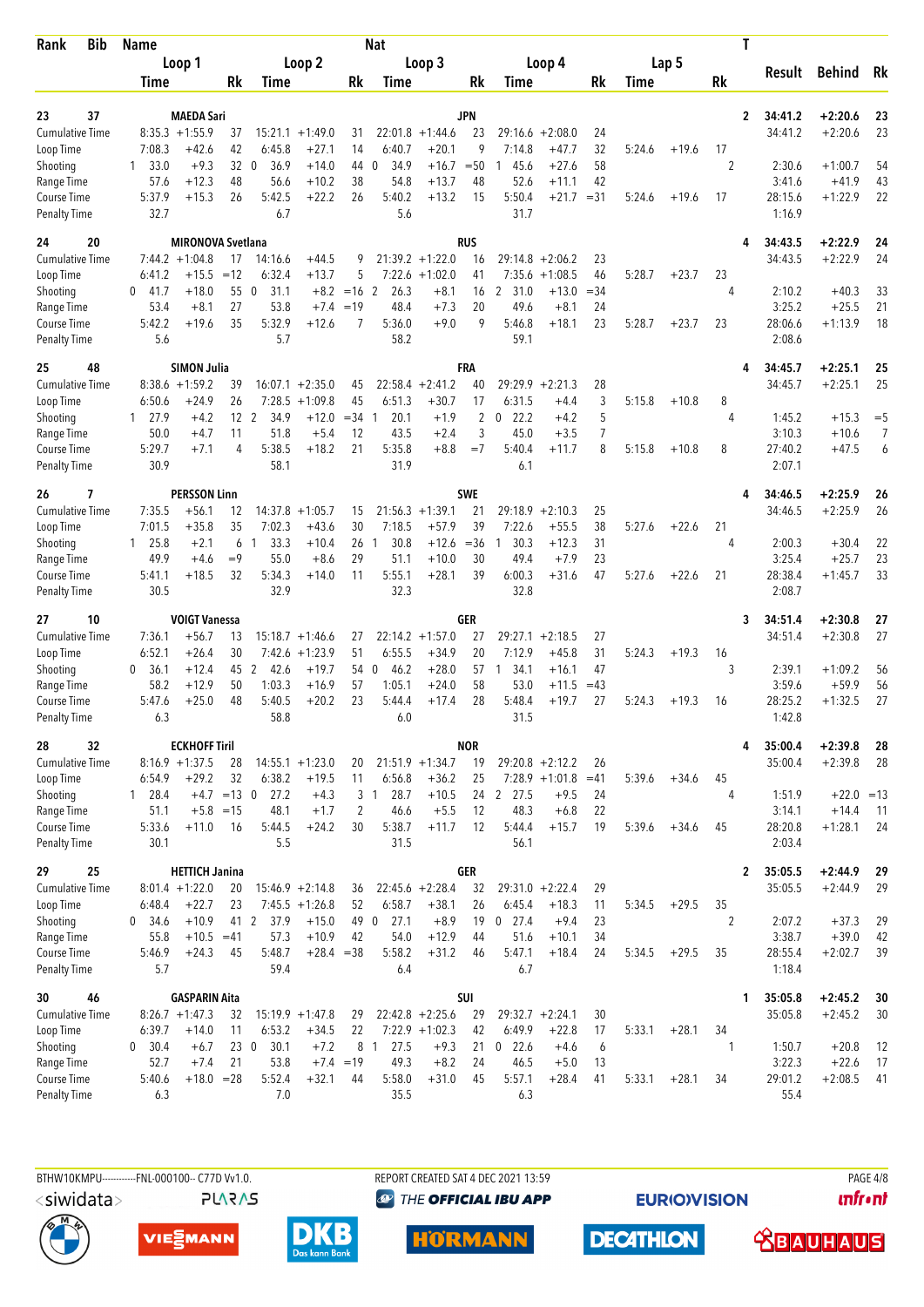| Rank                                | <b>Bib</b> | <b>Name</b>              |                                             |             |                                   |                      |                     | <b>Nat</b>                    |                      |                    |                      |                      |             |        |              |         | Τ              |                    |                        |          |
|-------------------------------------|------------|--------------------------|---------------------------------------------|-------------|-----------------------------------|----------------------|---------------------|-------------------------------|----------------------|--------------------|----------------------|----------------------|-------------|--------|--------------|---------|----------------|--------------------|------------------------|----------|
|                                     |            |                          | Loop 1                                      |             |                                   | Loop <sub>2</sub>    |                     |                               | Loop 3               |                    |                      | Loop 4               |             |        | Lap 5        |         |                |                    |                        |          |
|                                     |            | Time                     |                                             | Rk          | Time                              |                      | Rk                  | Time                          |                      | Rk                 | Time                 |                      | Rk          | Time   |              | Rk      |                | Result             | <b>Behind</b>          | Rk       |
|                                     |            |                          |                                             |             |                                   |                      |                     |                               |                      |                    |                      |                      |             |        |              |         |                |                    |                        |          |
| 31                                  | 27         |                          | <b>REZTSOVA Kristina</b>                    |             |                                   |                      |                     |                               |                      | <b>RUS</b>         |                      |                      |             |        |              |         | 5              | 35:15.8            | $+2:55.2$              | 31       |
| <b>Cumulative Time</b><br>Loop Time |            |                          | $8:42.6 + 2:03.2$<br>$7:27.6 +1:01.9$       | 40<br>52    | 15:44.0<br>7:01.4                 | $+2:11.9$<br>$+42.7$ | 35<br>29            | 22:45.9<br>7:01.9             | $+2:28.7$<br>$+41.3$ | 34<br>31           | 29:51.6<br>7:05.7    | $+2:43.0$<br>$+38.6$ | 31<br>25    | 5:24.2 | $+19.2$      | 15      |                | 35:15.8            | $+2:55.2$              | 31       |
| Shooting                            |            | 2<br>37.5                | $+13.8$                                     | 46          | 33.6<br>-1                        | $+10.7$              | 29                  | 28.8<br>1                     | $+10.6$              | 25                 | 31.9<br>1            | $+13.9$              | 40          |        |              | 5       |                | 2:12.0             | $+42.1$                | 37       |
| Range Time                          |            | 55.3                     | $+10.0$                                     | 38          | 52.5                              | $+6.1$               | 14                  | 48.9                          | $+7.8$               | $= 21$             | 50.1                 | $+8.6$               | 27          |        |              |         |                | 3:26.8             | $+27.1$                | 25       |
| Course Time                         |            | 5:35.6                   | $+13.0$                                     | 20          | 5:34.9                            | $+14.6$              | 13                  | 5:40.0                        | $+13.0$              | 14                 | 5:44.0               | $+15.3$              | 17          | 5:24.2 | $+19.2$      | 15      |                | 27:58.7            | $+1:06.0$              | 14       |
| <b>Penalty Time</b>                 |            | 56.7                     |                                             |             | 34.0                              |                      |                     | 33.0                          |                      |                    | 31.6                 |                      |             |        |              |         |                | 2:35.4             |                        |          |
| 32                                  | 45         |                          | <b>KAZAKEVICH Irina</b>                     |             |                                   |                      |                     |                               |                      | <b>RUS</b>         |                      |                      |             |        |              |         | 4              | 35:22.5            | $+3:01.9$              | 32       |
| <b>Cumulative Time</b>              |            |                          | $8:48.0 + 2:08.6$                           | 46          | 15:20.6                           | $+1:48.5$            | 30                  |                               | $22:45.2 + 2:28.0$   | 31                 | 29:55.2              | $+2:46.6$            | 32          |        |              |         |                | 35:22.5            | $+3:01.9$              | 32       |
| Loop Time                           |            | 7:01.0                   | $+35.3$                                     | 33          | 6:32.6                            | $+13.9$              | 6                   | 7:24.6                        | $+1:04.0$            | 43                 | 7:10.0               | $+42.9$              | 29          | 5:27.3 | $+22.3$      | 20      |                |                    |                        |          |
| Shooting                            |            | 1 35.8                   | $+12.1$                                     | 44          | 30.9<br>$\overline{0}$            | $+8.0$               | $=12$ 2             | 29.4                          | $+11.2$              | 30                 | 35.4<br>$\mathbf{1}$ | $+17.4$              | 51          |        |              | 4       |                | 2:11.5             | $+41.6$                | 36       |
| Range Time                          |            | 57.2                     | $+11.9$                                     | 47          | 53.2                              | $+6.8$               | 17                  | 47.6                          | $+6.5$               | 16                 | 52.2                 | $+10.7$              | 39          |        |              |         |                | 3:30.2             | $+30.5$                | 29       |
| Course Time<br><b>Penalty Time</b>  |            | 5:32.2<br>31.5           | $+9.6$                                      | 10          | 5:33.2<br>6.1                     | $+12.9$              | 9                   | 5:38.1<br>58.8                | $+11.1$              | 11                 | 5:45.3<br>32.5       | $+16.6$              | 20          | 5:27.3 | $+22.3$      | 20      |                | 27:56.1<br>2:09.1  | $+1:03.4$              | 13       |
|                                     |            |                          |                                             |             |                                   |                      |                     |                               |                      |                    |                      |                      |             |        |              |         |                |                    |                        |          |
| 8<br>33<br><b>Cumulative Time</b>   |            |                          | <b>CHEVALIER Chloe</b><br>$7:40.1 + 1:00.7$ | 16          | 15:08.8                           | $+1:36.7$            | 23                  | 22:49.6                       | $+2:32.4$            | FRA<br>36          | 29:57.2              | $+2:48.6$            | 33          |        |              |         | 6              | 35:38.1<br>35:38.1 | $+3:17.5$<br>$+3:17.5$ | 33<br>33 |
| Loop Time                           |            | 7:02.1                   | $+36.4$                                     | 36          | 7:28.7                            | $+1:10.0$            | 46                  | 7:40.8                        | $+1:20.2$            | 51                 | 7:07.6               | $+40.5$              | 27          | 5:40.9 | $+35.9$      | 48      |                |                    |                        |          |
| Shooting                            |            | $1 \quad 32.3$           | $+8.6$                                      | 30          | 2<br>35.5                         | $+12.6$              | $=39$               | 2<br>35.6                     | $+17.4$              | 53                 | 34.8<br>1            | $+16.8$              | 49          |        |              | 6       |                | 2:18.3             | $+48.4$                | 43       |
| Range Time                          |            | 53.2                     | $+7.9$                                      | 26          | 58.8                              | $+12.4$              | $=46$               | 1:01.6                        | $+20.5$              | 56                 | 54.2                 | $+12.7$              | 47          |        |              |         |                | 3:47.8             | $+48.1$                | 52       |
| Course Time                         |            | 5:37.7                   | $+15.1$                                     | 25          | 5:30.2                            | $+9.9$               | 3                   | 5:40.5                        | $+13.5 = 17$         |                    | 5:41.7               | $+13.0$              | 12          | 5:40.9 | $+35.9$      | 48      |                | 28:11.0            | $+1:18.3$              | 19       |
| <b>Penalty Time</b>                 |            | 31.1                     |                                             |             | 59.7                              |                      |                     | 58.6                          |                      |                    | 31.7                 |                      |             |        |              |         |                | 3:01.2             |                        |          |
| 34                                  | 52         |                          | <b>MOSER Nadia</b>                          |             |                                   |                      |                     |                               |                      | CAN                |                      |                      |             |        |              |         | $\overline{2}$ | 35:50.6            | $+3:30.0$              | 34       |
| <b>Cumulative Time</b>              |            |                          | $8:32.2 +1:52.8$                            | 34          | 15:47.9                           | $+2:15.8$            | 38                  |                               | $22:41.7 + 2:24.5$   | 28                 | 30:06.2              | $+2:57.6$            | 34          |        |              |         |                | 35:50.6            | $+3:30.0$              | 34       |
| Loop Time<br>Shooting               |            | 6:41.2<br>0 30.6         | $+15.5$<br>$+6.9$                           | $=12$<br>25 | 7:15.7<br>28.8<br>$\overline{1}$  | $+57.0$<br>$+5.9$    | 37<br>6             | 6:53.8<br>25.7<br>$\mathbf 0$ | $+33.2$<br>$+7.5$    | 18<br>13           | 7:24.5<br>33.1<br>1  | $+57.4$<br>$+15.1$   | 39<br>$=44$ | 5:44.4 | $+39.4$      | 51<br>2 |                | 1:58.4             | $+28.5$                | 21       |
| Range Time                          |            | 52.8                     | $+7.5$                                      | 22          | 53.9                              | $+7.5$               | 22                  | 51.4                          | $+10.3$              | 32                 | 58.1                 | $+16.6$              | 56          |        |              |         |                | 3:36.2             | $+36.5$                | 35       |
| Course Time                         |            | 5:41.8                   | $+19.2$                                     | 34          | 5:47.7                            | $+27.4$              | 36                  | 5:56.6                        | $+29.6$              | 41                 | 5:52.8               | $+24.1$              | 34          | 5:44.4 | $+39.4$      | 51      |                | 29:03.3            | $+2:10.6$              | 42       |
| <b>Penalty Time</b>                 |            | 6.6                      |                                             |             | 34.0                              |                      |                     | 5.8                           |                      |                    | 33.6                 |                      |             |        |              |         |                | 1:20.1             |                        |          |
| 35                                  | 50         |                          | <b>EDER Mari</b>                            |             |                                   |                      |                     |                               |                      | <b>FIN</b>         |                      |                      |             |        |              |         | 3              | 35:52.1            | $+3:31.5$              | 35       |
| <b>Cumulative Time</b>              |            |                          | $8:25.4 +1:46.0$                            | 31          |                                   | $15:16.9 + 1:44.8$   | 25                  |                               | $22:56.6 + 2:39.4$   | 39                 | 30:16.4              | $+3:07.8$            | 35          |        |              |         |                | 35:52.1            | $+3:31.5$              | 35       |
| Loop Time                           |            | 6:34.4                   | $+8.7$                                      | 9           | 6:51.5                            | $+32.8$              | 19                  |                               | $7:39.7 +1:19.1$     | 50                 | 7:19.8               | $+52.7$              | 35          | 5:35.7 | $+30.7$      | 38      |                |                    |                        |          |
| Shooting                            |            | 39.3<br>0                | $+15.6$                                     | 52 0        | 44.2                              | $+21.3$              | 56                  | $\overline{2}$<br>39.7        | $+21.5$              | 55                 | 141.4                | $+23.4$              | 57          |        |              | 3       |                | 2:44.8             | $+1:14.9$              | 57       |
| Range Time                          |            | 1:00.4<br>5:27.7         | $+15.1$<br>$+5.1$                           | 54<br>3     | 1:02.3<br>5:43.2                  | $+15.9$<br>$+22.9$   | 54<br>27            | 59.1<br>5:41.4                | $+18.0$              | 54<br>20           | 1:02.5<br>5:43.8     | $+21.0$<br>$+15.1$   | 58<br>16    | 5:35.7 | $+30.7$      | 38      |                | 4:04.3<br>28:11.8  | $+1:04.6$<br>$+1:19.1$ | 57<br>20 |
| Course Time<br><b>Penalty Time</b>  |            | 6.2                      |                                             |             | 5.9                               |                      |                     | 59.2                          | $+14.4$              |                    | 33.4                 |                      |             |        |              |         |                | 1:44.9             |                        |          |
|                                     |            |                          |                                             |             |                                   |                      |                     |                               |                      |                    |                      |                      |             |        |              |         |                |                    |                        |          |
| 36<br>Cumulative Time               | 43         |                          | <b>KUKLINA Larisa</b><br>$8:43.9 + 2:04.5$  | 43          |                                   | $16:13.9 + 2:41.8$   | 48                  |                               | $22:54.0 + 2:36.8$   | RUS<br>38          | $30:24.2 + 3:15.6$   |                      | 36          |        |              |         | 5              | 35:53.8<br>35:53.8 | $+3:33.2$<br>$+3:33.2$ | 36<br>36 |
| Loop Time                           |            | 7:04.9                   | $+39.2$                                     | 38          |                                   | $7:30.0 +1:11.3$     | 47                  | 6:40.1                        | $+19.5$              | 8                  | $7:30.2 +1:03.1$     |                      | 44          | 5:29.6 | $+24.6$      | 27      |                |                    |                        |          |
| Shooting                            |            | $1 \t28.7$               | $+5.0$                                      | 16 2        | 30.5                              | $+7.6$               |                     | 26.1<br>11 <sub>0</sub>       | $+7.9$               |                    | 14 2 24.4            | $+6.4 = 11$          |             |        |              | 5       |                | 1:49.9             | $+20.0$                | 11       |
| Range Time                          |            | 51.1                     | $+5.8$ = 15                                 |             | 53.5                              | $+7.1$               | 18                  | 47.3                          | $+6.2$               | 15                 | 50.0                 | $+8.5$               | 26          |        |              |         |                | 3:21.9             | $+22.2$                | 16       |
| Course Time                         |            | 5:40.6                   | $+18.0 = 28$                                |             | 5:37.6                            | $+17.3$              | 19                  | 5:47.3                        | $+20.3$              | 31                 | 5:40.9               | $+12.2$              | $=9$        | 5:29.6 | $+24.6$      | 27      |                | 28:16.0            | $+1:23.3$              | 23       |
| <b>Penalty Time</b>                 |            | 33.2                     |                                             |             | 58.8                              |                      |                     | 5.5                           |                      |                    | 59.2                 |                      |             |        |              |         |                | 2:36.8             |                        |          |
| 37                                  | 56         |                          | <b>LUNDER Emma</b>                          |             |                                   |                      |                     |                               |                      | <b>CAN</b>         |                      |                      |             |        |              |         | 3              | 35:53.8            | $+3:33.2$              | 37       |
| <b>Cumulative Time</b>              |            |                          | $9:12.2 + 2:32.8$                           | 55          |                                   | $16:06.5 + 2:34.4$   | 44                  |                               | $23:14.6 + 2:57.4$   | 43                 | $30:24.7 + 3:16.1$   |                      | 37          |        |              |         |                | 35:53.8            | $+3:33.2$              | 37       |
| Loop Time<br>Shooting               |            | 7:10.2<br>$1 \quad 34.4$ | $+44.5$<br>$+10.7$                          | 43<br>39 0  | 6:54.3<br>30.9                    | $+35.6$              | 23<br>$+8.0 = 12$ 1 | 7:08.1<br>18.2                | $+47.5$<br>0.0       | 34<br>$\mathbf{1}$ | 7:10.1<br>121.5      | $+43.0$<br>$+3.5$    | 30<br>4     | 5:29.1 | $+24.1$      | 24<br>3 |                | 1:45.2             | $+15.3$                | $=$ 5    |
| Range Time                          |            | 54.4                     | $+9.1$                                      | $= 33$      | 50.0                              | $+3.6$               | 6                   | 41.1                          | 0.0                  | 1                  | 42.0                 | $+0.5$               | 2           |        |              |         |                | 3:07.5             | $+7.8$                 | 5        |
| Course Time                         |            | 5:41.5                   | $+18.9$                                     | 33          | 5:58.1                            | $+37.8 = 51$         |                     | 5:54.6                        | $+27.6$              | 38                 | 5:55.4               | $+26.7$              | 39          | 5:29.1 | $+24.1$      | 24      |                | 28:58.7            | $+2:06.0$              | 40       |
| <b>Penalty Time</b>                 |            | 34.2                     |                                             |             | 6.1                               |                      |                     | 32.3                          |                      |                    | 32.7                 |                      |             |        |              |         |                | 1:45.5             |                        |          |
| 38                                  | 36         |                          |                                             |             | <b>KNOTTEN Karoline Offigstad</b> |                      |                     |                               |                      | <b>NOR</b>         |                      |                      |             |        |              |         | 4              | 36:07.5            | $+3:46.9$              | 38       |
| <b>Cumulative Time</b>              |            |                          | $9:02.3 +2:22.9$                            | 54          |                                   | $15:55.3 + 2:23.2$   | 42                  |                               | $22:46.0 + 2:28.8$   | 35                 | $30:30.2 + 3:21.6$   |                      | 38          |        |              |         |                | 36:07.5            | $+3:46.9$              | 38       |
| Loop Time                           |            |                          | $7:38.3 +1:12.6$                            | 54          | 6:53.0                            | $+34.3$              | 21                  | 6:50.7                        | $+30.1$              | 16                 | $7:44.2 +1:17.1$     |                      | 50          | 5:37.3 | $+32.3 = 40$ |         |                |                    |                        |          |
| Shooting                            |            | 2 27.2                   | $+3.5$                                      | 9           | $0$ 37.4                          | $+14.5$              | 47 0                | 23.3                          | $+5.1$               | 8                  | 2 23.9               | $+5.9$               | 9           |        |              | 4       |                | 1:51.9             | $+22.0 = 13$           |          |
| Range Time                          |            | 49.6                     | $+4.3$                                      | 8           | 48.9                              | $+2.5$               | $\overline{4}$      | 45.7                          | $+4.6$               | 10                 | 47.4                 | $+5.9 = 17$          |             |        |              |         |                | 3:11.6             | $+11.9$                | - 9      |
| Course Time<br><b>Penalty Time</b>  |            | 5:45.9<br>1:02.7         | $+23.3$                                     | 43          | 5:58.1<br>6.0                     | $+37.8 = 51$         |                     | 5:58.8<br>6.2                 | $+31.8$              | 47                 | 5:53.3<br>1:03.4     | $+24.6$              | 35          | 5:37.3 | $+32.3 = 40$ |         |                | 29:13.4<br>2:18.4  | $+2:20.7$              | -45      |
|                                     |            |                          |                                             |             |                                   |                      |                     |                               |                      |                    |                      |                      |             |        |              |         |                |                    |                        |          |

BTHW10KMPU-----------FNL-000100-- C77D W1.0. REPORT CREATED SAT 4 DEC 2021 13:59 PAGE 5/8

<siwidata>

**PLARAS** VIESMANN



**<sup>***<sup>3</sup>THE OFFICIAL IBU APP*</sup>

**HORMANN** 

**EURIOVISION** 

**unfront** 



**DECATHLON** 

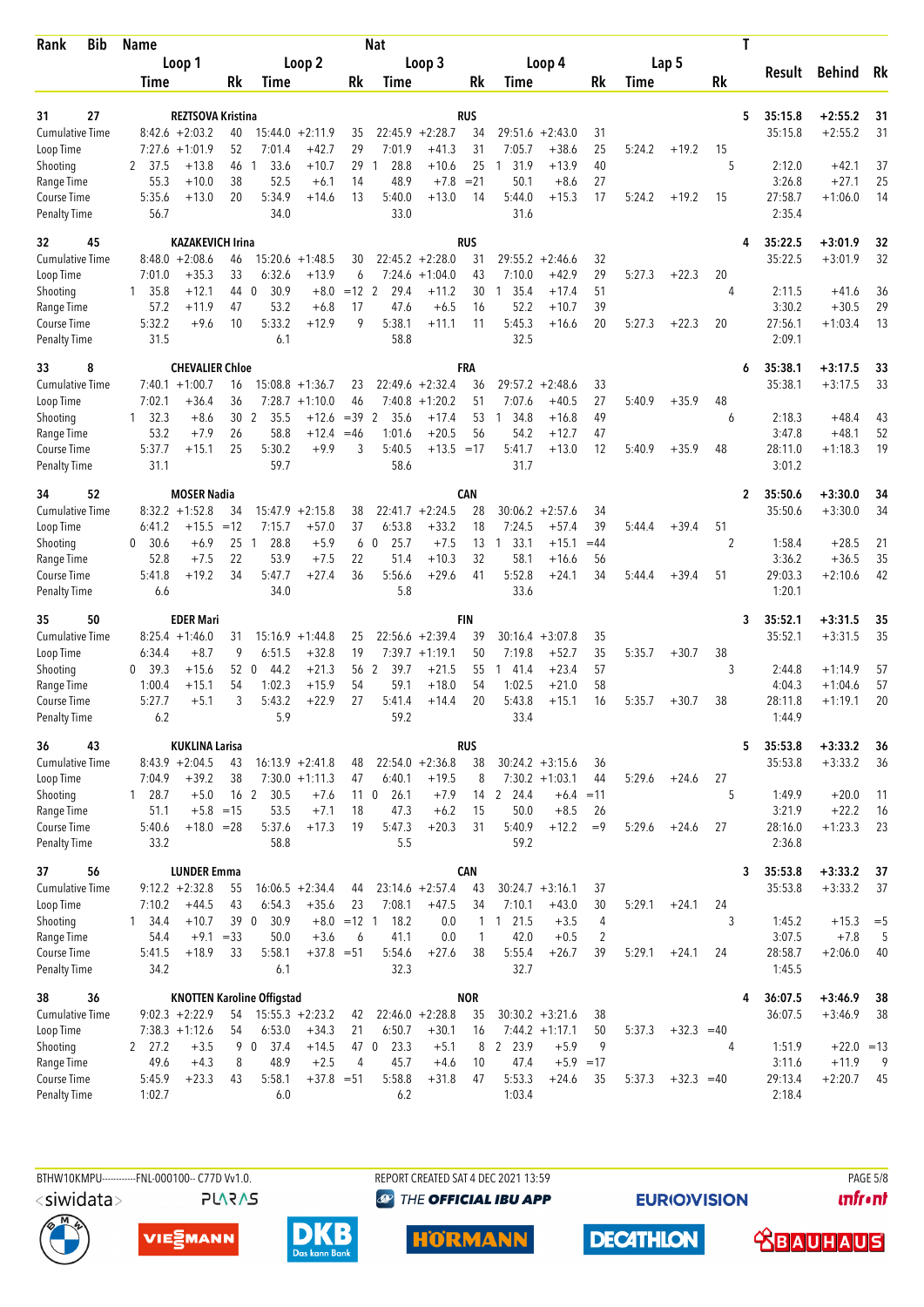| Bib<br>Rank                               | <b>Name</b>              |                                         |              |                                  |                                        |                 | <b>Nat</b>           |                         |                  |                        |                      |             |        |         | T              |                    |                        |          |
|-------------------------------------------|--------------------------|-----------------------------------------|--------------|----------------------------------|----------------------------------------|-----------------|----------------------|-------------------------|------------------|------------------------|----------------------|-------------|--------|---------|----------------|--------------------|------------------------|----------|
|                                           |                          | Loop 1                                  |              |                                  | Loop 2                                 |                 |                      | Loop 3                  |                  |                        | Loop 4               |             |        | Lap 5   |                | Result             | <b>Behind</b>          | Rk       |
|                                           | Time                     |                                         | <b>Rk</b>    | Time                             |                                        | Rk              | Time                 |                         | Rk               | Time                   |                      | Rk          | Time   |         | Rk             |                    |                        |          |
|                                           |                          |                                         |              |                                  |                                        |                 |                      |                         |                  |                        |                      |             |        |         |                |                    |                        |          |
| 39<br>24<br><b>Cumulative Time</b>        |                          | LESHCHANKA Iryna<br>$8:58.6 + 2:19.2$   | 53           |                                  |                                        | 49              | 23:17.5              | $+3:00.3$               | <b>BLR</b><br>44 | 30:37.7                | $+3:29.1$            | 41          |        |         | 4              | 36:09.2<br>36:09.2 | $+3:48.6$<br>$+3:48.6$ | 39<br>39 |
| Loop Time                                 | 7:50.6                   | $+1:24.9$                               | 57           |                                  | $16:21.2 + 2:49.1$<br>$7:22.6 +1:03.9$ | 41              | 6:56.3               | $+35.7$                 | 23               | 7:20.2                 | $+53.1$              | 36          | 5:31.5 | $+26.5$ | 32             |                    |                        |          |
| Shooting                                  | 39.6<br>2                | $+15.9$                                 | 53           | 42.0<br>-1                       | $+19.1$                                | 53              | 33.9<br>$\mathbf{0}$ | $+15.7$                 | 46               | 31.5<br>1              | $+13.5$              | 39          |        |         | 4              | 2:27.2             | $+57.3$                | 51       |
| Range Time                                | 58.4                     | $+13.1$                                 | 51           | 58.8                             | $+12.4$                                | $=46$           | 53.2                 | $+12.1$                 | 39               | 53.6                   | $+12.1$              | 45          |        |         |                | 3:44.0             | $+44.3$                | 47       |
| <b>Course Time</b>                        | 5:51.3                   | $+28.7$                                 | 54           | 5:50.9                           | $+30.6$                                | 41              | 5:57.1               | $+30.1$                 | 43               | 5:53.8                 | $+25.1$              | 37          | 5:31.5 | $+26.5$ | 32             | 29:04.6            | $+2:11.9$              | 43       |
| <b>Penalty Time</b>                       | 1:00.8                   |                                         |              | 32.9                             |                                        |                 | 5.9                  |                         |                  | 32.8                   |                      |             |        |         |                | 2:12.6             |                        |          |
| 57<br>40                                  |                          | <b>CHU Yuanmeng</b>                     |              |                                  |                                        |                 |                      |                         | <b>CHN</b>       |                        |                      |             |        |         | $\overline{2}$ | 36:09.4            | $+3:48.8$              | 40       |
| Cumulative Time                           |                          | $8:54.4 +2:15.0$                        | 49           | 15:51.0                          | $+2:18.9$                              | 40              | 22:45.6              | $+2:28.4$               | 33               | 30:30.6                | $+3:22.0$            | 39          |        |         |                | 36:09.4            | $+3:48.8$              | 40       |
| Loop Time                                 | 6:52.4                   | $+26.7$                                 | 31           | 6:56.6                           | $+37.9$                                | 26              | 6:54.6               | $+34.0$                 | 19               | 7:45.0                 | $+1:17.9$            | 52          | 5:38.8 | $+33.8$ | 43             |                    |                        |          |
| Shooting                                  | 0<br>38.0                | +14.3                                   | $=47$ 0      | 34.1                             | $+11.2$<br>$+8.2$                      | 31<br>$= 27$    | 29.2<br>$\mathbf 0$  | $+11.0$                 | $=26$            | 2<br>31.0<br>55.5      | $+13.0$              | =34         |        |         | $\overline{2}$ | 2:12.4             | $+42.5$                | 38<br>36 |
| Range Time<br>Course Time                 | 54.9<br>5:51.4           | $+9.6$<br>$+28.8$                       | 37<br>$= 55$ | 54.6<br>5:55.7                   | $+35.4$                                | 47              | 51.3<br>5:56.5       | $+10.2$<br>$+29.5$      | 31<br>40         | 5:47.9                 | $+14.0$<br>$+19.2$   | 51<br>26    | 5:38.8 | $+33.8$ | 43             | 3:36.3<br>29:10.3  | $+36.6$<br>$+2:17.6$   | 44       |
| <b>Penalty Time</b>                       | 6.1                      |                                         |              | 6.2                              |                                        |                 | 6.7                  |                         |                  | 1:01.5                 |                      |             |        |         |                | 1:20.7             |                        |          |
| 58<br>41                                  |                          | <b>PUSKARCIKOVA Eva</b>                 |              |                                  |                                        |                 |                      |                         | <b>CZE</b>       |                        |                      |             |        |         | $\mathbf{2}$   | 36:12.5            | $+3:51.9$              | 41       |
| <b>Cumulative Time</b>                    | 8:45.6                   | $+2:06.2$                               | 44           | 15:35.3                          | $+2:03.2$                              | 33              | 23:07.9              | $+2:50.7$               | 41               | 30:35.1                | $+3:26.5$            | 40          |        |         |                | 36:12.5            | $+3:51.9$              | 41       |
| Loop Time                                 | 6:42.6                   | $+16.9$                                 | 15           | 6:49.7                           | $+31.0$                                | 18              | 7:32.6               | $+1:12.0$               | 45               | 7:27.2                 | $+1:00.1$            | 40          | 5:37.4 | $+32.4$ | 42             |                    |                        |          |
| Shooting                                  | 26.4<br>0                | $+2.7$                                  |              | 70<br>28.4                       | $+5.5$                                 | 5               | 29.5<br>$\mathbf{1}$ | $+11.3$                 | 31               | 29.0<br>$\overline{1}$ | $+11.0$              | 28          |        |         | $\overline{2}$ | 1:53.5             | $+23.6$                | 18       |
| Range Time                                | 47.1                     | $+1.8$                                  | 6            | 51.6                             | $+5.2$                                 | 11              | 54.9                 | $+13.8$                 | 49               | 50.6                   | $+9.1$               | 30          |        |         |                | 3:24.2             | $+24.5$                | 20       |
| Course Time                               | 5:49.4                   | $+26.8$                                 | 52           | 5:51.5                           | $+31.2$                                | 42              | 6:03.5               | $+36.5$                 | 49               | 6:02.7                 | $+34.0$              | 48          | 5:37.4 | $+32.4$ | 42             | 29:24.5            | $+2:31.8$              | 48       |
| <b>Penalty Time</b>                       | 6.0                      |                                         |              | 6.6                              |                                        |                 | 34.2                 |                         |                  | 33.8                   |                      |             |        |         |                | 1:20.7             |                        |          |
| 40<br>42                                  |                          | <b>MAGNUSSON Anna</b>                   |              |                                  |                                        |                 |                      |                         | <b>SWE</b>       |                        |                      |             |        |         | 6              | 36:17.1            | $+3:56.5$              | 42       |
| <b>Cumulative Time</b>                    |                          | $8:34.2 +1:54.8$                        | 36           |                                  | $15:48.6 + 2:16.5$                     | 39              |                      | $22:50.0 + 2:32.8$      | 37               |                        | $30:46.8 + 3:38.2$   | 44          |        |         |                | 36:17.1            | $+3:56.5$              | 42       |
| Loop Time<br>Shooting                     | 7:01.2<br>$1 \quad 30.8$ | $+35.5$<br>$+7.1$                       | 34<br>26     | 7:14.4<br>33.8<br>-1             | $+55.7$<br>$+10.9$                     | 36<br>30        | 7:01.4<br>30.8<br>-1 | $+40.8$<br>$+12.6$      | 29<br>$=36$      | 7:56.8<br>3<br>32.3    | $+1:29.7$<br>$+14.3$ | 55<br>42    | 5:30.3 | $+25.3$ | 30<br>6        | 2:07.8             | $+37.9$                | 30       |
| Range Time                                | 55.8                     | $+10.5$                                 | $=41$        | 57.8                             | $+11.4$                                | 43              | 52.0                 | $+10.9$                 | 36               | 52.5                   | $+11.0$              | 41          |        |         |                | 3:38.1             | $+38.4$                | 39       |
| Course Time                               | 5:32.4                   |                                         | $+9.8 = 12$  | 5:44.1                           | $+23.8$                                | 29              | 5:35.8               | $+8.8$                  | $=7$             | 5:41.4                 | $+12.7$              | 11          | 5:30.3 | $+25.3$ | 30             | 28:04.0            | $+1:11.3$              | 17       |
| <b>Penalty Time</b>                       | 33.0                     |                                         |              | 32.5                             |                                        |                 | 33.6                 |                         |                  | 1:22.9                 |                      |             |        |         |                | 3:02.1             |                        |          |
| 33<br>43                                  |                          | ZDOUC Dunja                             |              |                                  |                                        |                 |                      |                         | AUT              |                        |                      |             |        |         | 3              | 36:20.2            | $+3:59.6$              | 43       |
| Cumulative Time                           |                          | $8:30.5 +1:51.1$                        | 33           |                                  | $15:30.2 +1:58.1$                      | 32              |                      | $23:30.8 + 3:13.6$      | 46               | 30:37.8                | $+3:29.2$            | 42          |        |         |                | 36:20.2            | $+3:59.6$              | 43       |
| Loop Time                                 | 7:07.5                   | $+41.8$                                 | 41           | 6:59.7                           | $+41.0$                                | 28              | 8:00.6               | $+1:40.0$               | 54               | 7:07.0                 | $+39.9$              | 26          | 5:42.4 | $+37.4$ | 49             |                    |                        |          |
| Shooting                                  | 29.6<br>1                | $+5.9$                                  | 19           | $\mathbf 0$<br>32.4              | $+9.5$                                 | 20 <sub>2</sub> | 23.5                 | $+5.3$                  | 9                | 0<br>27.1              | $+9.1$               | $= 20$      |        |         | 3              | 1:52.7             | $+22.8$                | 17       |
| Range Time                                | 52.9                     | $+7.6$                                  | 23           | 52.7                             | $+6.3$                                 | 15              | 48.9                 | $+7.8$                  | $= 21$           | 50.8                   | $+9.3$               | $= 31$      |        |         |                | 3:25.3             | $+25.6$                | 22       |
| <b>Course Time</b><br><b>Penalty Time</b> | 5:40.9<br>33.6           | $+18.3$                                 | 31           | 6:00.2<br>6.8                    | $+39.9$                                | 54              | 6:09.1<br>1:02.5     | $+42.1$                 | 51               | 6:09.6<br>6.6          | $+40.9$              | 54          | 5:42.4 | $+37.4$ | 49             | 29:42.2<br>1:49.7  | $+2:49.5$              | 50       |
|                                           |                          |                                         |              |                                  |                                        |                 |                      |                         |                  |                        |                      |             |        |         |                |                    |                        |          |
| 38<br>44<br>Cumulative Time               |                          | <b>IRWIN Deedra</b><br>$8:49.4 +2:10.0$ | 48           |                                  | $15:55.1 + 2:23.0$                     | 41              |                      | $23:34.6 + 3:17.4$      | <b>USA</b><br>47 |                        | $30:43.8 + 3:35.2$   | 43          |        |         | $\overline{2}$ | 36:20.2<br>36:20.2 | $+3:59.6$<br>$+3:59.6$ | 44<br>44 |
| Loop Time                                 | 7:20.4                   | $+54.7$                                 | 49           | 7:05.7                           | $+47.0$                                | 31              |                      | $7:39.5 +1:18.9$        | 49               | 7:09.2                 | $+42.1$              | 28          | 5:36.4 | $+31.4$ | 39             |                    |                        |          |
| Shooting                                  | 1 29.8                   | $+6.1$                                  |              | 21 0 32.8                        | $+9.9$                                 |                 | 33.8<br>24 1         | $+15.6 = 44$            |                  | 36.4<br>0              | $+18.4$              | 53          |        |         | $\overline{2}$ | 2:12.9             | $+43.0$                | 39       |
| Range Time                                | 55.5                     | $+10.2$                                 | 39           | 1:00.0                           | $+13.6$                                | 49              | 55.3                 | $+14.2$                 | -51              | 55.3                   | $+13.8$              | 49          |        |         |                | 3:46.1             | $+46.4$                | 49       |
| Course Time                               | 5:52.7                   | $+30.1$                                 | 57           | 5:59.5                           | $+39.2$                                | 53              | 6:10.5               | $+43.5$                 | 55               | 6:07.5                 | $+38.8 = 51$         |             | 5:36.4 | $+31.4$ | 39             | 29:46.6            | $+2:53.9$              | 51       |
| <b>Penalty Time</b>                       | 32.1                     |                                         |              | 6.1                              |                                        |                 | 33.6                 |                         |                  | 6.3                    |                      |             |        |         |                | 1:18.4             |                        |          |
| 53<br>45                                  |                          | <b>HINZ Vanessa</b>                     |              |                                  |                                        |                 |                      |                         | <b>GER</b>       |                        |                      |             |        |         | 4              | 36:36.5            | $+4:15.9$              | 45       |
| <b>Cumulative Time</b>                    |                          | $8:43.4 + 2:04.0$                       | 42           |                                  | $16:00.3 + 2:28.2$                     | 43              |                      | $23:42.2 + 3:25.0$      | 49               |                        | $30:57.1 + 3:48.5$   | 46          |        |         |                | 36:36.5            | $+4:15.9$              | 45       |
| Loop Time                                 | 6:46.4                   | $+20.7$                                 | 20           | 7:16.9                           | $+58.2$                                | 39              |                      | $7:41.9 +1:21.3$        | 52               | 7:14.9                 | $+47.8$              | 33          | 5:39.4 | $+34.4$ | 44             |                    |                        |          |
| Shooting<br>Range Time                    | $0$ 28.6<br>55.8         | $+4.9$<br>$+10.5$                       | 15<br>$=41$  | 38.6<br>$\overline{1}$<br>1:01.1 | $+15.7$<br>$+14.7$                     | 51 2<br>52      | 30.4<br>53.3         | $+12.2$<br>$+12.2 = 40$ | 35               | 27.1<br>-1<br>47.0     | $+9.1$<br>$+5.5$     | $=20$<br>15 |        |         | 4              | 2:04.8<br>3:37.2   | $+34.9$<br>$+37.5$     | 26<br>37 |
| Course Time                               | 5:44.7                   | $+22.1$                                 | 38           | 5:42.4                           | $+22.1$                                | 25              | 5:47.8               | $+20.8$                 | 33               | 5:54.0                 | $+25.3$              | 38          | 5:39.4 | $+34.4$ | 44             | 28:48.3            | $+1:55.6$              | 37       |
| <b>Penalty Time</b>                       | 5.9                      |                                         |              | 33.3                             |                                        |                 | 1:00.8               |                         |                  | 33.8                   |                      |             |        |         |                | 2:13.9             |                        |          |
| 26<br>46                                  |                          | <b>EGAN Clare</b>                       |              |                                  |                                        |                 |                      |                         | <b>USA</b>       |                        |                      |             |        |         | 3              | 36:41.8            | $+4:21.2$              | 46       |
| <b>Cumulative Time</b>                    |                          | $8:02.7 +1:23.3$                        | 21           |                                  | $15:40.8 + 2:08.7$                     | 34              |                      | $23:14.3 + 2:57.1$      | 42               |                        | $30:52.7 + 3:44.1$   | 45          |        |         |                | 36:41.8            | $+4:21.2$              | 46       |
| Loop Time                                 | 6:49.7                   | $+24.0$                                 | 24           |                                  | $7:38.1 + 1:19.4$                      | 50              |                      | $7:33.5 +1:12.9$        | 46               |                        | $7:38.4 +1:11.3$     | 48          | 5:49.1 | $+44.1$ | 54             |                    |                        |          |
| Shooting                                  | $0$ 35.7                 | $+12.0$                                 | 43 1         | 37.7                             | $+14.8$                                | 48 1            | 32.6                 | $+14.4$                 | 42               | 1 35.9                 | $+17.9$              | 52          |        |         | 3              | 2:22.1             | $+52.2$                | 48       |
| Range Time                                | 54.6                     | $+9.3$                                  | 36           | 56.3                             | $+9.9 = 36$                            |                 | 54.1                 | $+13.0 = 45$            |                  | 56.7                   | $+15.2$              | 53          |        |         |                | 3:41.7             | $+42.0$                | 44       |
| Course Time<br><b>Penalty Time</b>        | 5:49.1<br>5.9            | $+26.5$                                 | 50           | 6:07.7<br>34.1                   | $+47.4$                                | 57              | 6:06.2<br>33.1       | $+39.2$                 | 50               | 6:08.8<br>32.9         | $+40.1$              | 53          | 5:49.1 | $+44.1$ | 54             | 30:00.9<br>1:46.2  | $+3:08.2$              | 54       |
|                                           |                          |                                         |              |                                  |                                        |                 |                      |                         |                  |                        |                      |             |        |         |                |                    |                        |          |

**PLARAS** 

BTHW10KMPU-----------FNL-000100-- C77D W1.0. REPORT CREATED SAT 4 DEC 2021 13:59 PAGE 6/8

**<sup>***<sup>3</sup>THE OFFICIAL IBU APP*</sup>

**HORMANN** 

**EURIOVISION** 

**DECATHLON** 

**unfront** 

 **<u>CBAUHAUS</u>** 





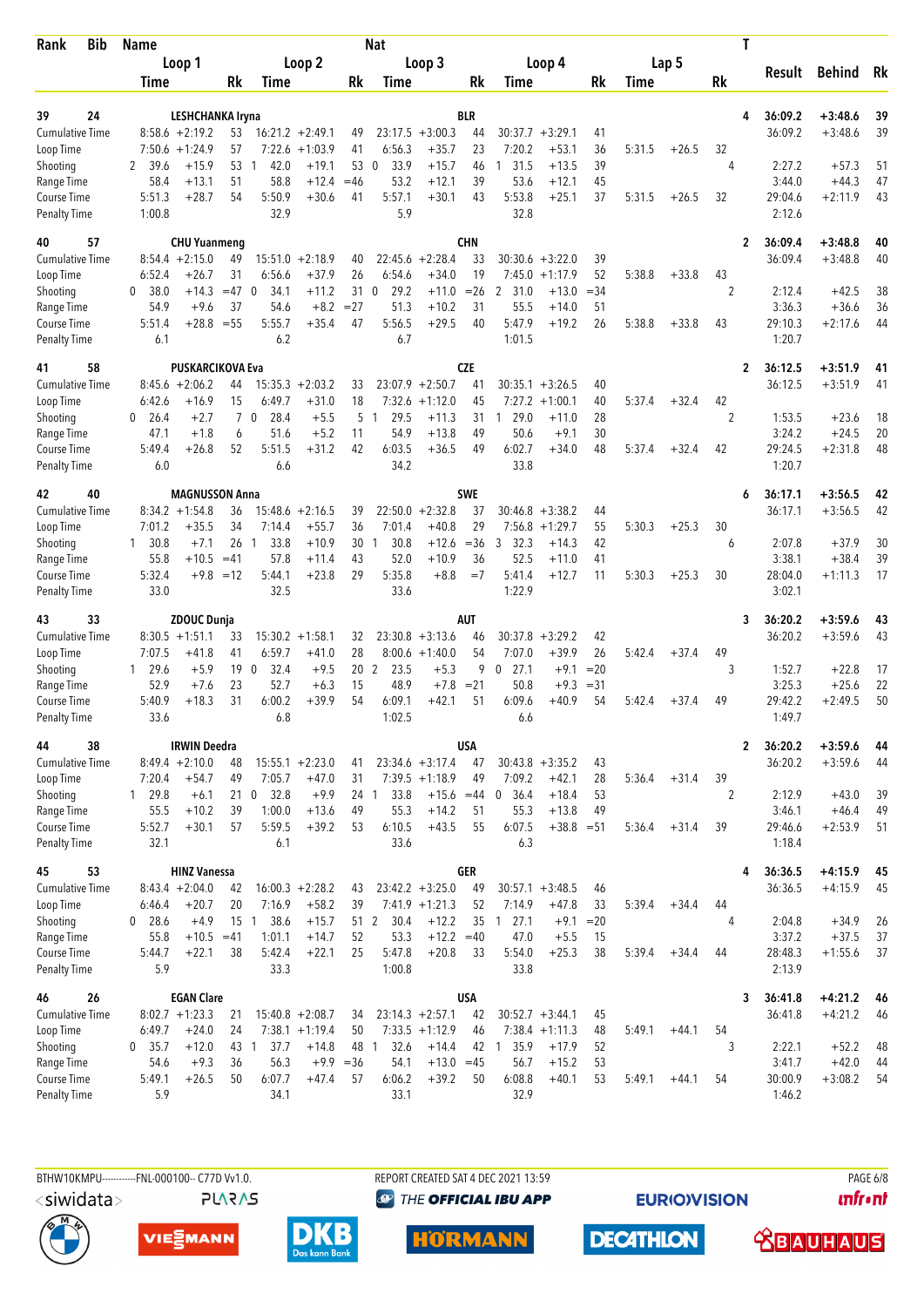| <b>Bib</b><br>Rank                 | <b>Name</b>    |                             |          |                  |                                 |              | <b>Nat</b>          |                               |             |                        |                        |              |        |         | Τ              |                   |                      |          |
|------------------------------------|----------------|-----------------------------|----------|------------------|---------------------------------|--------------|---------------------|-------------------------------|-------------|------------------------|------------------------|--------------|--------|---------|----------------|-------------------|----------------------|----------|
|                                    |                | Loop 1                      |          |                  | Loop 2                          |              |                     | Loop 3                        |             |                        | Loop 4                 |              |        | Lap 5   |                |                   |                      |          |
|                                    | Time           |                             | Rk       | Time             |                                 | Rk           | Time                |                               | Rk          | Time                   |                        | Rk           | Time   |         | Rk             | Result            | Behind               | Rk       |
|                                    |                |                             |          |                  |                                 |              |                     |                               |             |                        |                        |              |        |         |                |                   |                      |          |
| 21<br>47                           |                | <b>TOMINGAS Tuuli</b>       |          |                  |                                 |              |                     |                               | EST         |                        |                        |              |        |         | 5              | 36:46.5           | $+4:25.9$            | 47       |
| <b>Cumulative Time</b>             | 7:14.5         | $8:20.5 +1:41.1$<br>$+48.8$ | 29<br>45 | 7:27.0           | $15:47.5 + 2:15.4$<br>$+1:08.3$ | 37<br>43     | 6:55.8              | $22:43.3 + 2:26.1$<br>$+35.2$ | 30<br>21    | 31:02.9<br>8:19.6      | $+3:54.3$<br>$+1:52.5$ | 47<br>57     | 5:43.6 | $+38.6$ | 50             | 36:46.5           | $+4:25.9$            | 47       |
| Loop Time<br>Shooting              | 34.2<br>1.     | $+10.5$                     | $= 36$   | 32.3             | $+9.4$                          | 19           | 28.2<br>0           | $+10.0$                       | 22          | 3 29.5                 | $+11.5$                | 29           |        |         | 5              | 2:04.4            | $+34.5$              | 25       |
| Range Time                         | 53.0           | $+7.7$                      | $= 24$   | 54.2             | $+7.8$                          | 23           | 51.9                | $+10.8$                       | 35          | 52.0                   | $+10.5$                | $=37$        |        |         |                | 3:31.1            | $+31.4$              | 30       |
| Course Time                        | 5:49.2         | $+26.6$                     | 51       | 5:57.6           | $+37.3$                         | 50           | 5:56.7              | $+29.7$                       | 42          | 5:49.0                 | $+20.3$                | 29           | 5:43.6 | $+38.6$ | 50             | 29:16.1           | $+2:23.4$            | 46       |
| <b>Penalty Time</b>                | 32.3           |                             |          | 35.2             |                                 |              | 7.1                 |                               |             | 1:38.6                 |                        |              |        |         |                | 2:53.3            |                      |          |
| 47<br>48                           |                | <b>STREMOUS Alina</b>       |          |                  |                                 |              |                     |                               | MDA         |                        |                        |              |        |         | 4              | 36:47.5           | $+4:26.9$            | 48       |
| <b>Cumulative Time</b>             |                | $8:57.7 + 2:18.3$           | 52       |                  | $16:26.1 + 2:54.0$              | 50           |                     | $23:46.0 + 3:28.8$            | 50          |                        | $31:15.8 + 4:07.2$     | 48           |        |         |                | 36:47.5           | $+4:26.9$            | 48       |
| Loop Time                          | 7:10.7         | $+45.0$                     | 44       | 7:28.4           | $+1:09.7$                       | 44           | 7:19.9              | $+59.3$                       | 40          | 7:29.8                 | $+1:02.7$              | 43           | 5:31.7 | $+26.7$ | 33             |                   |                      |          |
| Shooting                           | 146.0          | $+22.3$                     | 58       | 53.1<br>1        | $+30.2$                         | 58           | 31.6<br>1           | $+13.4$                       | 39          | 37.5<br>-1             | $+19.5$                | 54           |        |         | 4              | 2:48.3            | $+1:18.4$            | 58       |
| Range Time                         | 1:06.5         | $+21.2$                     | 58       | 1:17.2           | $+30.8$                         | 58           | 54.1                | $+13.0$                       | $=45$       | 56.9                   | $+15.4$                | 54           |        |         |                | 4:14.7            | $+1:15.0$            | 58       |
| Course Time                        | 5:31.2         | $+8.6$                      | $=6$     | 5:37.0           | $+16.7 = 16$                    |              | 5:50.8              | $+23.8$                       | 36          | 5:56.9                 | $+28.2$                | 40           | 5:31.7 | $+26.7$ | 33             | 28:27.6           | $+1:34.9$ = 29       |          |
| <b>Penalty Time</b>                | 33.0           |                             |          | 34.2             |                                 |              | 35.0                |                               |             | 36.0                   |                        |              |        |         |                | 2:18.4            |                      |          |
| 55<br>49                           |                | <b>GASPARIN Selina</b>      |          |                  |                                 |              |                     |                               | SUI         |                        |                        |              |        |         | 4              | 37:16.0           | $+4:55.4$            | 49       |
| <b>Cumulative Time</b>             |                | $9:14.0 + 2:34.6$           | 56       |                  | $16:40.9 + 3:08.8$              | 52           | 23:37.3             | $+3:20.1$                     | 48          | 31:30.3                | $+4:21.7$              | 49           |        |         |                | 37:16.0           | $+4:55.4$            | 49       |
| Loop Time                          | 7:16.0         | $+50.3$                     | 48       | 7:26.9           | $+1:08.2$                       | 42           | 6:56.4              | $+35.8$                       | 24          | 7:53.0                 | $+1:25.9$              | 54           | 5:45.7 | $+40.7$ | 52             |                   |                      |          |
| Shooting                           | 1 39.8         | $+16.1$                     | 54 1     | 35.9             | $+13.0$                         | 41<br>$= 36$ | $\mathbf 0$<br>33.8 | $+15.6$                       | $=44$       | 2 31.3                 | $+13.3$                | 38           |        |         | 4              | 2:20.9            | $+51.0$              | 46       |
| Range Time<br>Course Time          | 59.3<br>5:45.0 | $+14.0$<br>$+22.4$          | 52<br>40 | 56.3<br>5:57.2   | $+9.9$<br>$+36.9$               | 49           | 53.3<br>5:57.4      | $+12.2$<br>$+30.4$            | $=40$<br>44 | 53.8<br>5:59.5         | $+12.3$<br>$+30.8$     | 46<br>45     | 5:45.7 | $+40.7$ | 52             | 3:42.7<br>29:24.8 | $+43.0$<br>$+2:32.1$ | 46<br>49 |
| <b>Penalty Time</b>                | 31.7           |                             |          | 33.4             |                                 |              | 5.7                 |                               |             | 59.7                   |                        |              |        |         |                | 2:10.6            |                      |          |
| 41<br>50                           |                | <b>ZUK Kamila</b>           |          |                  |                                 |              |                     |                               | POL         |                        |                        |              |        |         | 7              | 37:18.4           | $+4:57.8$            | 50       |
| <b>Cumulative Time</b>             |                | $8:43.2 +2:03.8$            | 41       |                  | $16:47.6 + 3:15.5$              | 54           |                     | $24:02.0 + 3:44.8$            | 51          |                        | $31:43.8 + 4:35.2$     | 50           |        |         |                | 37:18.4           | $+4:57.8$            | 50       |
| Loop Time                          | 7:07.2         | $+41.5$                     | 40       |                  | $8:04.4 +1:45.7$                | 55           | 7:14.4              | $+53.8$                       | 37          | 7:41.8                 | $+1:14.7$              | 49           | 5:34.6 | $+29.6$ | 36             |                   |                      |          |
| Shooting                           | 1 34.5         | $+10.8$                     | 40       | 3<br>38.8        | $+15.9$                         | 52           | 50.2<br>1           | $+32.0$                       | 58          | $\overline{2}$<br>32.1 | $+14.1$                | 41           |        |         | 7              | 2:35.7            | $+1:05.8$            | 55       |
| Range Time                         | 56.7           | $+11.4$                     | 44       | 1:01.2           | $+14.8$                         | 53           | 53.8                | $+12.7$                       | 42          | 52.4                   | $+10.9$                | 40           |        |         |                | 3:44.1            | $+44.4$              | 48       |
| Course Time                        | 5:37.3         | $+14.7$                     | 24       | 5:37.4           | $+17.1$                         | 18           | 5:48.8              | $+21.8$                       | 34          | 5:49.5                 | $+20.8$                | 30           | 5:34.6 | $+29.6$ | 36             | 28:27.6           | $+1:34.9$ = 29       |          |
| <b>Penalty Time</b>                | 33.1           |                             |          | 1:25.7           |                                 |              | 31.7                |                               |             | 59.8                   |                        |              |        |         |                | 3:30.6            |                      |          |
| 42<br>51                           |                | <b>KRUCHINKINA Elena</b>    |          |                  |                                 |              |                     |                               | BLR         |                        |                        |              |        |         | 5              | 37:31.8           | $+5:11.2$            | 51       |
| <b>Cumulative Time</b>             |                | $8:57.7 + 2:18.3$           | 51       |                  | $16:53.9 + 3:21.8$              | 55           |                     | $24:23.1 +4:05.9$             | 53          | 31:52.0                | $+4:43.4$              | 51           |        |         |                | 37:31.8           | $+5:11.2$            | 51       |
| Loop Time                          | 7:21.7         | $+56.0$                     | 50       |                  | $7:56.2 +1:37.5$                | 53           |                     | $7:29.2 +1:08.6$              | 44          |                        | $7:28.9 +1:01.8$       | $=41$        | 5:39.8 | $+34.8$ | 46             |                   |                      |          |
| Shooting                           | 1, 38.2        | $+14.5$                     | 49       | 2<br>44.1        | $+21.2$                         | 55 1         | 34.8                | $+16.6$                       | 49          | $1 \quad 31.2$         | $+13.2$                | $=36$        |        |         | 5              | 2:28.5            | $+58.6$              | 53       |
| Range Time                         | 1:02.7         | $+17.4$                     | 57<br>39 | 1:02.6           | $+16.2$                         | 55<br>40     | 53.9                | $+12.8$                       | 43<br>48    | 50.8<br>6:04.1         | $+9.3$                 | $= 31$<br>50 |        |         |                | 3:50.0<br>29:19.1 | $+50.3$              | 54<br>47 |
| Course Time<br><b>Penalty Time</b> | 5:44.9<br>34.1 | $+22.3$                     |          | 5:50.6<br>1:03.0 | $+30.3$                         |              | 5:59.7<br>35.6      | $+32.7$                       |             | 33.9                   | $+35.4$                |              | 5:39.8 | $+34.8$ | 46             | 2:46.8            | $+2:26.4$            |          |
| 51<br>52                           |                | LESCINSKAITE Gabriele       |          |                  |                                 |              |                     |                               | <b>LTU</b>  |                        |                        |              |        |         | $\mathbf{2}$   | 37:38.9           | $+5:18.3$            | 52       |
| <b>Cumulative Time</b>             |                | $9:43.3 +3:03.9$            | 58       |                  | $17:02.8 + 3:30.7$              | 56           |                     | $24:37.0 +4:19.8$             | 56          |                        | $31:58.4 +4:49.8$      | 52           |        |         |                | 37:38.9           | $+5:18.3$            | 52       |
| Loop Time                          |                | $7:52.3 +1:26.6$            | 58       |                  | $7:19.5 +1:00.8$                | 40           |                     | $7:34.2 +1:13.6$              | 48          | 7:21.4                 | $+54.3$                | 37           | 5:40.5 | $+35.5$ | 47             |                   |                      |          |
| Shooting                           | 2 33.7         | $+10.0$                     | 34 0     | 34.7             | $+11.8$                         |              | 39.3<br>33 0        | $+21.1$                       | 54          | 0, 33.0                | $+15.0$                | 43           |        |         | $\overline{2}$ | 2:20.8            | $+50.9$              | 45       |
| Range Time                         | 1:00.5         | $+15.2$                     | 55       | 55.8             | $+9.4$                          | 34           | 59.7                | $+18.6$                       | 55          | 50.8                   | $+9.3 = 31$            |              |        |         |                | 3:46.8            | $+47.1$              | 51       |
| Course Time                        | 5:51.4         | $+28.8 = 55$                |          | 6:17.0           | $+56.7$                         | 58           |                     | $6:27.9 +1:00.9$              | 58          | 6:24.6                 | $+55.9$                | 57           | 5:40.5 | $+35.5$ | 47             | 30:41.4           | $+3:48.7$            | 57       |
| <b>Penalty Time</b>                | 1:00.3         |                             |          | 6.6              |                                 |              | 6.5                 |                               |             | 5.9                    |                        |              |        |         |                | 1:19.5            |                      |          |
| 28<br>53                           |                | LIEN Ida                    |          |                  |                                 |              |                     |                               | <b>NOR</b>  |                        |                        |              |        |         | 8              | 37:46.2           | $+5:25.6$            | 53       |
| <b>Cumulative Time</b>             |                | $8:57.1 + 2:17.7$           | 50       |                  | $16:13.3 + 2:41.2$              | 47           |                     | $23:24.7 + 3:07.5$            | 45          | $32:15.2 + 5:06.6$     |                        | 56           |        |         |                | 37:46.2           | $+5:25.6$            | 53       |
| Loop Time                          |                | $7:42.1 +1:16.4$            | 55       | 7:16.2           | $+57.5$                         | 38           | 7:11.4              | $+50.8$                       | 35          |                        | $8:50.5 +2:23.4$       | 58           | 5:31.0 | $+26.0$ | 31             |                   |                      |          |
| Shooting                           | 2 39.2         | $+15.5$                     | 51 1     | 34.9             | $+12.0 = 34$ 1                  |              | 29.3                | $+11.1 = 28$                  |             | 4 37.8                 | $+19.8$                | 55           |        |         | 8              | 2:21.4            | $+51.5$              | 47       |
| Range Time<br>Course Time          | 59.6<br>5:42.3 | $+14.3$<br>$+19.7$          | 53<br>36 | 57.9<br>5:44.8   | $+11.5$<br>$+24.5$              | 44<br>31     | 50.8<br>5:47.5      | $+9.7$<br>$+20.5$             | 27<br>32    | 1:00.3<br>5:51.9       | $+18.8$<br>$+23.2$     | 57<br>33     | 5:31.0 | $+26.0$ | 31             | 3:48.6<br>28:37.5 | $+48.9$<br>$+1:44.8$ | 53<br>32 |
| <b>Penalty Time</b>                | 1:00.1         |                             |          | 33.4             |                                 |              | 33.1                |                               |             | 1:58.3                 |                        |              |        |         |                | 4:05.0            |                      |          |
| 44<br>54                           |                | <b>SCHWAIGER Julia</b>      |          |                  |                                 |              |                     |                               | <b>AUT</b>  |                        |                        |              |        |         | 4              | 38:00.0           | $+5:39.4$            | - 54     |
| <b>Cumulative Time</b>             |                | $8:37.4 +1:58.0$            | 38       |                  | $16:10.1 + 2:38.0$              | 46           |                     | $24:26.4 +4:09.2$             | 54          |                        | $32:13.6 + 5:05.0$     | 55           |        |         |                | 38:00.0           | $+5:39.4$            | 54       |
| Loop Time                          | 6:51.4         | $+25.7$                     | 27       |                  | $7:32.7 +1:14.0$                | 48           |                     | $8:16.3 +1:55.7$              | 56          |                        | $7:47.2 +1:20.1$       | 53           | 5:46.4 | $+41.4$ | 53             |                   |                      |          |
| Shooting                           | 0, 30.5        | $+6.8$                      | 24 1     | 36.6             | $+13.7$                         |              | 43 2<br>40.8        | $+22.6$                       |             | 56 1 34.3              | $+16.3$                | 48           |        |         | 4              | 2:22.4            | $+52.5$              | 49       |
| Range Time                         | 57.8           | $+12.5$                     | 49       | 1:00.7           | $+14.3$                         | 51           | 1:01.8              | $+20.7$                       | 57          | 55.4                   | $+13.9$                | 50           |        |         |                | 3:55.7            | $+56.0$              | 55       |
| Course Time                        | 5:47.5         | $+24.9$                     | 47       | 5:55.8           | $+35.5$                         | 48           | 6:09.9              | $+42.9 = 53$                  |             | 6:16.0                 | $+47.3$                | 56           | 5:46.4 | $+41.4$ | 53             | 29:55.6           | $+3:02.9$            | 52       |
| <b>Penalty Time</b>                | 6.1            |                             |          | 36.1             |                                 |              | 1:04.6              |                               |             | 35.7                   |                        |              |        |         |                | 2:22.7            |                      |          |

**PLARAS** 

BTHW10KMPU-----------FNL-000100-- C77D W1.0. REPORT CREATED SAT 4 DEC 2021 13:59 PAGE 7/8 **<sup>***<sup>3</sup>THE OFFICIAL IBU APP*</sup>

VIESMANN



**DECATHLON HORMANN** 

**EURIOVISION** 

**unfront** 





 **<u>CBAUHAUS</u>**